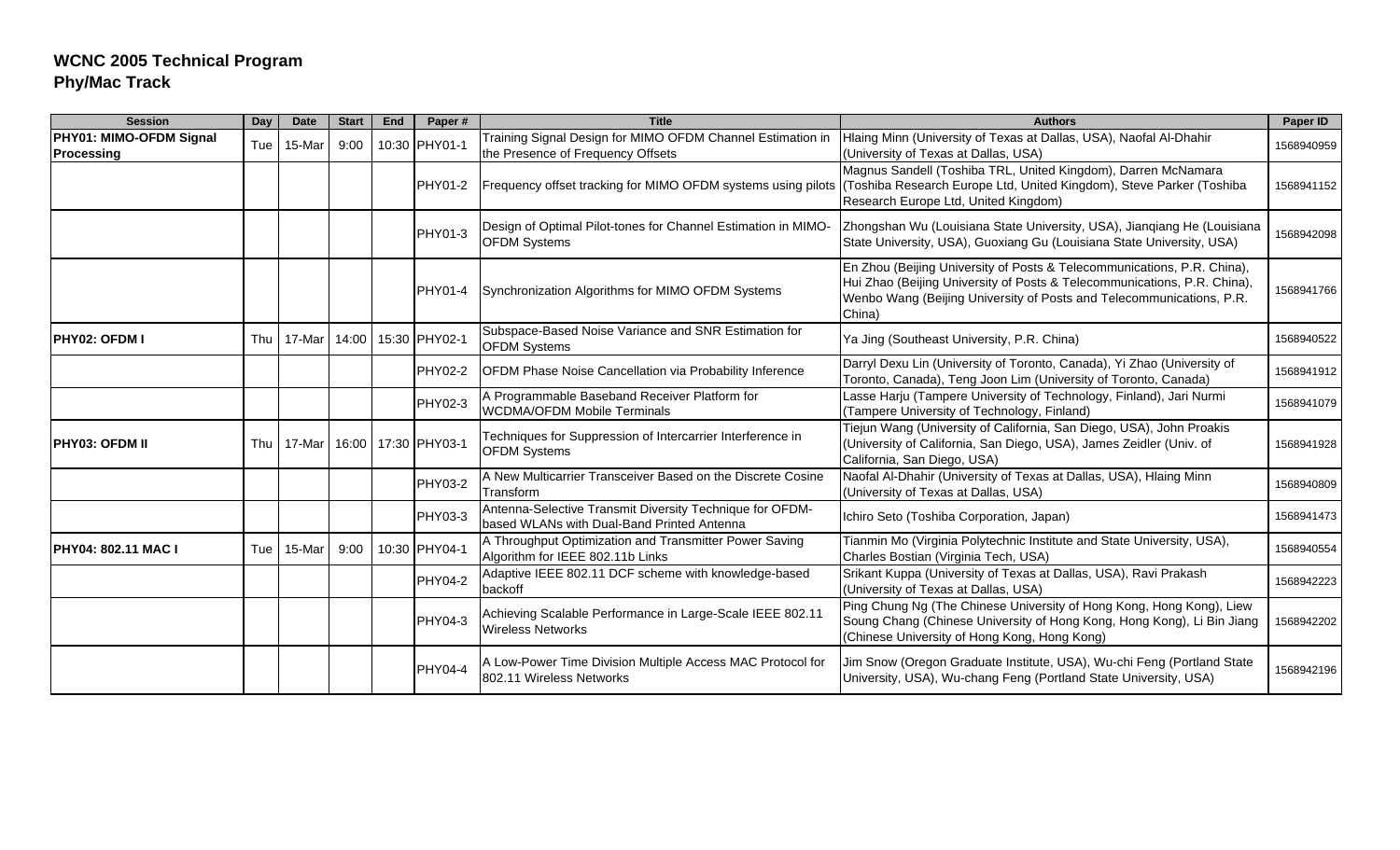| <b>Session</b>                                      | Day | <b>Date</b> | <b>Start</b> | End | Paper#              | <b>Title</b>                                                                                               | <b>Authors</b>                                                                                                                                                                                                                                                 | Paper ID   |
|-----------------------------------------------------|-----|-------------|--------------|-----|---------------------|------------------------------------------------------------------------------------------------------------|----------------------------------------------------------------------------------------------------------------------------------------------------------------------------------------------------------------------------------------------------------------|------------|
| <b>IPHY05: 802.11 MAC II</b>                        | Tue | 15-Mar      | 14:00        |     | 15:30 PHY05-1       | Why RTS-CTS is not your ideal wireless LAN multiple access<br>protocol                                     | Joao Sobrinho (Instituto de Telecomunicacoes, Instituto Superior Tecnico,<br>Portugal), Roland Haan (Instituto de Telecomunicações, Lisboa, Portugal),<br>Jose Brazio (Lisbon Technical University, Portugal)                                                  | 1568941455 |
|                                                     |     |             |              |     | PHY05-2             | Macrodiversity Packet Combining for the IEEE 802.11a Uplink                                                | Shi Cheng (West Virginia Department, USA), Matthew Valenti (West<br>Virginia University, USA)                                                                                                                                                                  | 1568942238 |
|                                                     |     |             |              |     | PHY05-3             | Effects of Contention Window and Packet Size on the Energy<br>Efficiency of Wireless Local Area Network    | Xiaodong Wang (University of Cincinnati, USA), Jun Yin (University of<br>Cincinnati, USA), Dharma Agrawal (UNIVERSITY OF CINCINNATI, USA)                                                                                                                      | 1568941718 |
|                                                     |     |             |              |     | PHY05-4             | Towards the Performance Analysis of IEEE 802.11 in Multi-hop<br><b>Ad-Hoc Networks</b>                     | Saad Biaz (Auburn University, USA), Yawen Barowski (Auburn University,<br>USA)                                                                                                                                                                                 | 1568942194 |
| <b>IPHY06: 802.11 MAC III</b>                       | Tue | 15-Mar      |              |     | 16:00 17:30 PHY06-1 | Evaluation of Contention Free Bursting in IEEE 802.11e<br><b>Wireless LANs</b>                             | Atul Salhotra (Marvell Semiconductor, Inc., USA), Ravi Narasimhan<br>(University of California, Santa Cruz, USA), Rahul Kopikare (Marvell<br>Semiconductor, Inc., USA)                                                                                         | 1568940773 |
|                                                     |     |             |              |     | PHY06-2             | An Analytic Model for Infrastructure WLAN Capacity with<br><b>Bidirectional Frame Aggregation</b>          | Changwen Liu (Intel R&D, USA), Adrian Stephens (Intel, United Kingdom)                                                                                                                                                                                         | 1568941836 |
|                                                     |     |             |              |     | PHY06-3             | A Link Adaptation strategy for QoS support in IEEE 802.11e-<br>based WLANs                                 | Matteo Bandinelli (University of Firenze, Italy), Francesco Chiti (Università di<br>Firenze, Italy), Romano Fantacci (University of Florence, Italy), Daniele<br>Tarchi (Universita' di Firenze, Italy), Gianluca Vannuccini (University of<br>Firenze, Italy) | 1568940840 |
|                                                     |     |             |              |     | PHY06-4             | Improving the Reliability of IEEE 802.11 Broadcast Scheme for<br>Multicasting in Mobile Ad hoc Networks    | Jiawei Xie (Nanyang Technological University, Singapore), Amitabha Das<br>(Nanyang Technological University, Singapore), Sukumar Nandi (Indian<br>Institute of Technology, Guwahati, India), Anil K. Gupta (Nanyang<br>Technological Univerisity, Argentina)   | 1568941326 |
| <b>PHY07: Wireless Transmission</b><br>Enhancements | Thu | 17-Mar      | 9:00         |     | 10:30 PHY07-1       | On the advantages of multi-hop extensions to IEEE 802.11<br>infrastructure mode                            | Sathya Narayanan (Panasonic, USA), Pei Liu (Polytechnic University, USA),<br>Shivendra Panwar (Polytechnic University, USA)                                                                                                                                    | 1568941898 |
|                                                     |     |             |              |     | <b>PHY07-2</b>      | Energy Efficient Channel Coding based on Position Awareness<br>and Radio Link Budget Estimation            | Maria Fresia (University of Genoa, Italy)                                                                                                                                                                                                                      | 1568941234 |
|                                                     |     |             |              |     | PHY07-3             | MEOW with CATS: Multimedia Extensions Over Wireless with<br><b>CTS-Assisted Transmission Scheme</b>        | Martin Kappes (DoCoMo Euro-Labs, Germany), A.S. Krishnakumar (Avaya<br>Labs, USA), P. Krishnan (Avaya Labs, USA)                                                                                                                                               | 1568941756 |
|                                                     |     |             |              |     | <b>PHY07-4</b>      | Scheduling Algorithm based on Sender Buffer Backlog for Real<br>Time Application in Mobile Packet Networks | Hideyuki Koto (KDDI R&D Laboratories, Inc., Japan), Masaki Fukushima<br>(KDDI R&D Laboratories Inc., Japan), Shinichi Nomoto (KDDI R&D<br>Laboratories Inc., Japan), Fumio Takahata (Waseda University, Japan)                                                 | 1568941203 |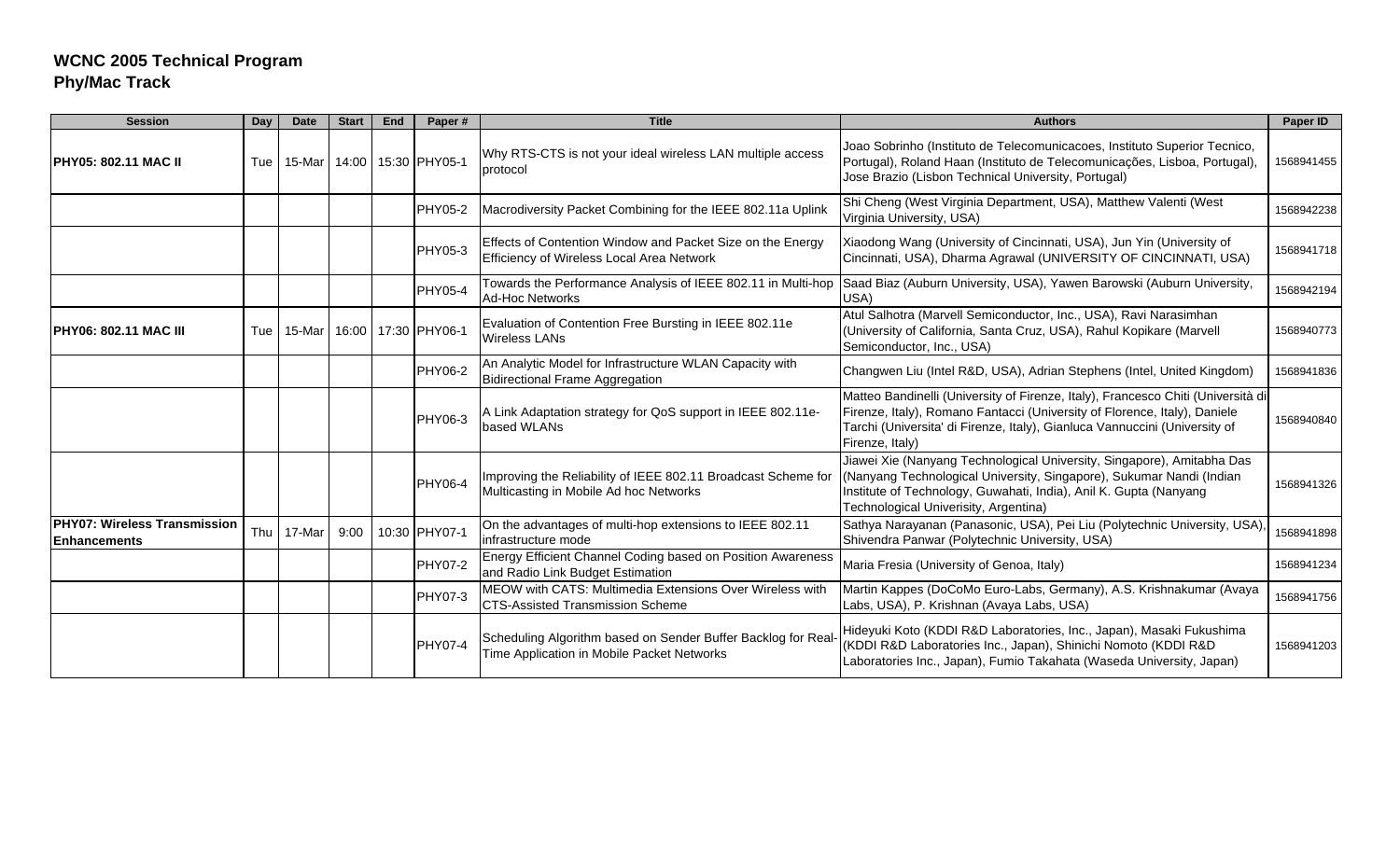| <b>Session</b>                 | Day   | <b>Date</b> | <b>Start</b> | End | Paper#              | <b>Title</b>                                                                                                         | <b>Authors</b>                                                                                                                                                                                                                                                                                                                                                                   | Paper ID   |
|--------------------------------|-------|-------------|--------------|-----|---------------------|----------------------------------------------------------------------------------------------------------------------|----------------------------------------------------------------------------------------------------------------------------------------------------------------------------------------------------------------------------------------------------------------------------------------------------------------------------------------------------------------------------------|------------|
| <b>PHY08: CDMA Link Design</b> | Mon I | 14-Mar      |              |     | 16:00 17:30 PHY08-1 | Throughput Analysis of Multirate VSG CDMA Wireless Packet<br>Communication Systems in Rayleigh Fading Environment    | Pongsatorn Sedtheetorn (University of Manchester, United Kingdom), Khairi<br>Hamdi (Umist, United Kingdom)                                                                                                                                                                                                                                                                       | 1568938503 |
|                                |       |             |              |     | PHY08-2             | Serial Block Processing for Multi-Code WCDMA Frequency<br>Domain Equalization                                        | Daniele Lo Iacono (STMicroelectronics, Italy), Ettore Messina<br>(STMicroelectronics, Italy), Costantino Volpe (STMicroelectronics, Italy),<br>Arnaldo Spalvieri (Politecnic of Milan, Italy)                                                                                                                                                                                    | 1568940764 |
|                                |       |             |              |     | PHY08-3             | A Frequency Domain Approach for Estimating Frequency Offse<br>and Speed in 3G W CDMA Systems                         | Karthik Muralidhar (STMicroelectronics Asia Pacific Pte Ltd, Singapore),<br>Kwok Li (Nanyang Technological University, Singapore, Singapore), Ser<br>Wah Oh (STMicroelectronics, Singapore)                                                                                                                                                                                      | 1568941876 |
|                                |       |             |              |     | <b>PHY08-4</b>      | on the BER Performance of Asynchronous MC-CDMA Systems                                                               | A New Approach to Study the Effect of Carrier Frequency Offset Xiaoyu Hu (National University of Singapore, Singapore), Yong Huat Chew<br>(Institute for Infocomm Research, Singapore)                                                                                                                                                                                           | 1568941878 |
| <b>IPHY09: CDMAI</b>           | Tue   | 15-Mar      | 14:00        |     | 15:30 PHY09-1       | Performance Evaluation of WCDMA High Speed Downlink<br>Packet Access/Frequency Division Duplex Mode                  | Mahmoud Ismail (The University of Mississippi, USA), Mustafa Matalgah<br>(University of Mississippi, USA)                                                                                                                                                                                                                                                                        | 1568942121 |
|                                |       |             |              |     | PHY09-2             | Multihop Mobile Communications System using MC-CDMA in<br><b>Forward links</b>                                       | Takeo Ohseki (KDDI R&D Laboratories, Inc., Japan), Naoki Fuke (KDDI<br>R&D Laboratories, Inc., Japan), Osamu Maeshima (KDDI R&D Laboratories<br>Inc., Japan), Hisato Iwai (KDDI R&D Laboratories, Japan), Keizo Sugiyama<br>(KDDI R&D labs., Japan), Mitsuo Nohara (KDDI R&D Laboratories, Inc.,<br>Japan)                                                                       | 1568941807 |
|                                |       |             |              |     | PHY09-3             | Reverse Link Capacity of the WCDMA System Using High<br><b>Altitude Platform Stations</b>                            | Tae Chul Hong (Electronics and Telecommunications Research Institute,<br>Republic of Korea), Bon-Jun Ku (Electronics and Telecommunications<br>Research Institute, Republic of Korea), Jong-Min Park (Electronics and<br>Telecommunications Research Institute, Republic of Korea), Do-Seob Ahn<br>(Electronics and Telecommunications Research Institute, Republic of<br>Korea) | 1568940971 |
|                                |       |             |              |     | <b>PHY09-4</b>      | Analysis of Forward-Link Outage Performance in CDMA<br>Distributed Antenna Systems with Imperfect Channel Estimation | Chen Peng (BUPT, P.R. China), WU Wei-ling (BUPT, P.R. China)                                                                                                                                                                                                                                                                                                                     | 1568938901 |
| IPHY10: CDMA II                | Tue   | 15-Mar      | 16:00        |     | 17:30 PHY10-1       | Multicode CDMA Transmission over Time-Varying Multipath<br>Channels                                                  | Yanxin Na (University of Texas at Dallas, USA), Mohammad Saquib (Univ<br>Texas Dallas, USA), Giridhar Mandyam (Nokia Research Center, USA)                                                                                                                                                                                                                                       | 1568942107 |
|                                |       |             |              |     | PHY10-2             | Complete Analytical Framework for Throughput Calculation in<br><b>WCDMA Downlink TDD Mode</b>                        | Mahmoud Ismail (The University of Mississippi, USA), Mustafa Matalgah<br>(University of Mississippi, USA)                                                                                                                                                                                                                                                                        | 1568942123 |
|                                |       |             |              |     | PHY10-3             | Reverse-Link Performance Analysis in Multi-Cell Distributed<br>Antenna Systems                                       | Chen Peng (BUPT, P.R. China), WU Wei-ling (BUPT, P.R. China)                                                                                                                                                                                                                                                                                                                     | 1568940801 |
|                                |       |             |              |     | PHY10-4             | BER Performance of Multicarrier Spread Spectrum Chip-Level<br>Differential Detection in Multipath Fading Channels    | Song Lijun (University of Electronic Science and Technology of China,<br>Chengdu, Sichuan, P.R.China., P.R. China)                                                                                                                                                                                                                                                               | 1568941939 |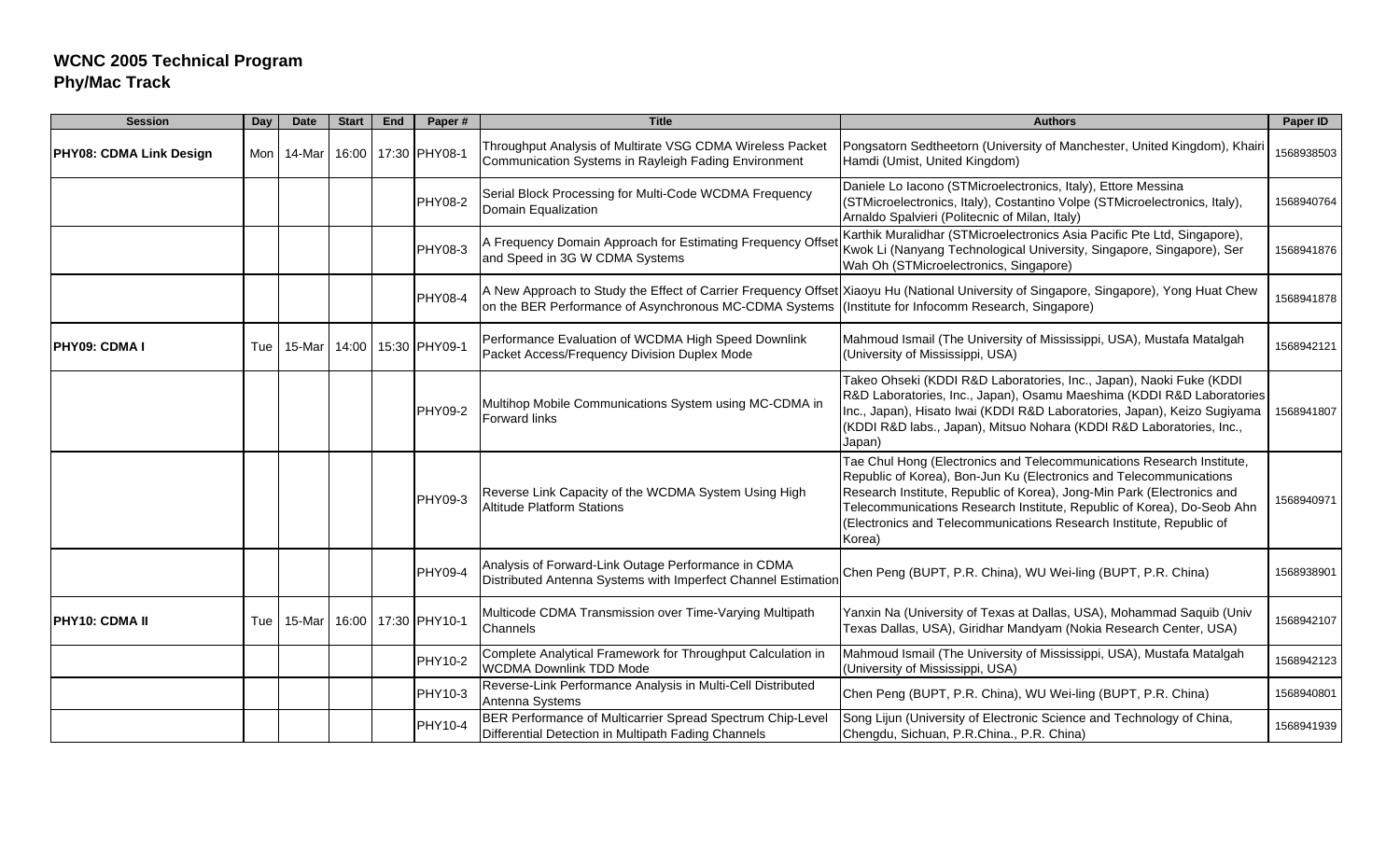| <b>Session</b>             | Day | <b>Date</b> | <b>Start</b> | End | Paper#              | <b>Title</b>                                                                                                        | <b>Authors</b>                                                                                                                                                                                          | Paper ID   |
|----------------------------|-----|-------------|--------------|-----|---------------------|---------------------------------------------------------------------------------------------------------------------|---------------------------------------------------------------------------------------------------------------------------------------------------------------------------------------------------------|------------|
| PHY11: CDMA III            | Tue | 15-Mar      | 9:00         |     | 10:30 PHY11-1       | Adaptive Soft-Input Soft-Output Multiuser Detection for<br>Asynchronous Coded DS-CDMA Systems                       | Wei Zhang (University of Ottawa, Canada), Claude D'Amours (School of<br>Information Technology and Engineering(SITE), University of Ottawa,<br>Canada), Abbas Yongacoglu (University of Ottawa, Canada) | 1568940967 |
|                            |     |             |              |     | PHY11-2             | A Robust Linearly Constrained CMA for Adaptive Blind<br><b>Multiuser Detection</b>                                  | Ayman Elnashar (MobiNil, Egypt), Said Elnoubi (Alexandria University,<br>Egypt), Hamdi Elmikati (Mansoura Univerisity, Egypt)                                                                           | 1568941254 |
|                            |     |             |              |     | PHY11-3             | DS-CDMA SIR Estimation With Bias Removal                                                                            | Carmela Cozzo (Ericsson Research, USA), Gregory Bottomley (Ericsson<br>Inc., USA)                                                                                                                       | 1568941268 |
|                            |     |             |              |     | PHY11-4             | Effects of Noise-Like UWB Emissions on cdma2000 Forward<br>Link Performance                                         | Marilynn Green (Nokia Research Center, USA), Peter Wang (Nokia<br>Research Center, USA)                                                                                                                 | 1568941090 |
| PHY12: CDMA IV             | Wed | 16-Mar      | 9:00         |     | 10:30 PHY12-1       | On the Spectral Efficiency of DS-CDMA with Higher Order<br>Modulation in Presence of Fading                         | Oliver Praetor (Dresden Technical University, Germany), Gerhard Fettweis<br>(Technische Universitaet Dresden, Germany)                                                                                  | 1568941332 |
|                            |     |             |              |     | <b>PHY12-2</b>      | Delay and DOA Estimation for Chip-Asynchronous DS-CDMA<br>Systems Using Reduced Rank Space-time Processing          | Chiao-yao Chuang (Universoty of Southern California, USA), Xiaoli Yu<br>(University of Southern California, USA), C.C. Jay Kuo (University of<br>Southern California, USA)                              | 1568941778 |
|                            |     |             |              |     | PHY12-3             | Efficient Minimum Probability of Error Demodulation for DS-<br><b>CDMA Systems</b>                                  | Mohit Garg (IIT Bombay, India), Umesh Nimbhorkar (IIT Bombay, India),<br>Uday Desai (IIT Bombay, India), S. N. Merchant (IIT Bombay, India)                                                             | 1568941847 |
| PHY13: Multiuser DS-CDMA   | Wed | 16-Mar      | 14:00        |     | 15:30 PHY13-1       | Iterative Group Blind Multiuser Detection and Decoding for<br>Asynchronous CDMA Systems                             | Shahram Talakoub (University of Windsor, Canada), Behnam Shahrrava<br>(University of Windsor, Canada)                                                                                                   | 1568942042 |
|                            |     |             |              |     | <b>PHY13-2</b>      | Blind Adaptive Multiuser Detection for Periodically Time Varying<br>Interference Suppression                        | James Whitehead (University of Natal, South Africa)                                                                                                                                                     | 1568941810 |
|                            |     |             |              |     | <b>PHY13-3</b>      | Low-complexity Performance Optimization for MIMO CDMA<br><b>Systems</b>                                             | Chun-Hung Liu (The University of Texas at Austin, USA)                                                                                                                                                  | 1568940958 |
|                            |     |             |              |     | <b>PHY13-4</b>      | A novel segment-level MMSE-MUD design for rapidly time-<br>varying channel conditions in TD-SCDMA down-link channel | Lei Wan (ETC, P.R. China), Tomas Sundin (EAB, Sweden)                                                                                                                                                   | 1568941304 |
| <b>PHY14: CDMA Systems</b> | Mon | 14-Mar      |              |     | 16:00 17:30 PHY14-1 | Signal Detection and Interference Cancellation for TD-SCDMA<br>Downlink in Fast Time-Varying Environment            | Yuhong Wang (Institute for Infocomm Research, Singapore), Ying-Chang<br>Liang (Insitute for Infocomm Research, Singapore), Wing Seng Leon<br>(Institute for Infocomm Research, Singapore)               | 1568941951 |
|                            |     |             |              |     | <b>PHY14-2</b>      | Interference Whitening Receivers for Bandlimited DS-CDMA<br>Systems in Nakagami Fading                              | Kathiravetpillai Sivanesan (University of Alberta, Canada), Norman Beaulieu<br>(University of Alberta, Canada)                                                                                          | 1568942254 |
|                            |     |             |              |     | PHY14-3             | Peak Power Reduction without Overhead for Up-Link in SCS-<br>MC-CDM System                                          | Noboru Izuka (Japan Telecom, Japan)                                                                                                                                                                     | 1568941120 |
|                            |     |             |              |     | PHY14-4             | Diversity Combining Options for Spread Spectrum OFDM<br><b>Systems in Frequency Selective Channels</b>              | Robert Novak (University of Alberta / TRLaboratories, Canada), Witold<br>Krzymien (University of Alberta / TRLabs, Canada)                                                                              | 1568941908 |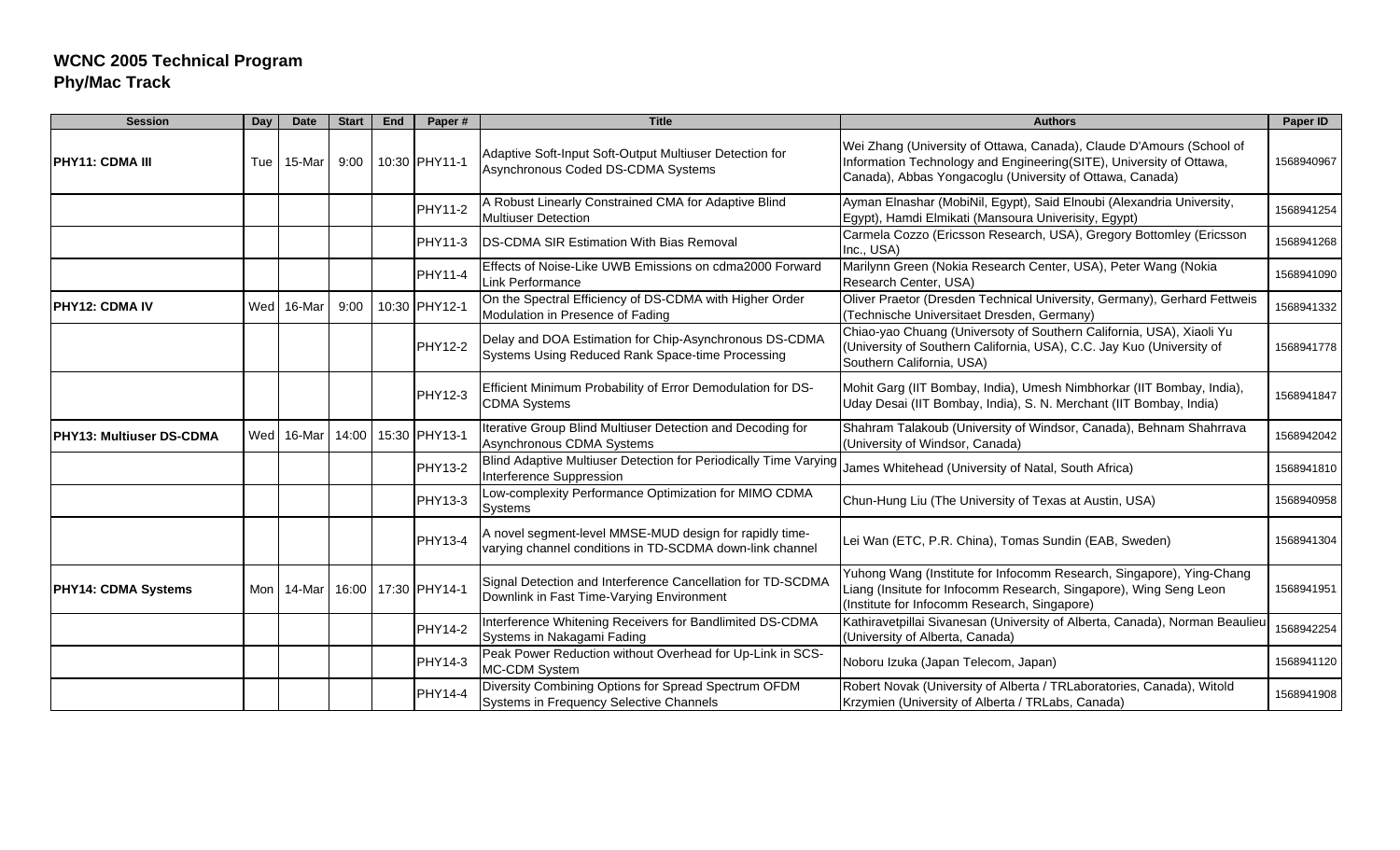| <b>Session</b>                                        | Day | <b>Date</b> | <b>Start</b> | <b>End</b> | Paper#              | <b>Title</b>                                                                                             | <b>Authors</b>                                                                                                                                                                                                                                                                            | Paper ID   |
|-------------------------------------------------------|-----|-------------|--------------|------------|---------------------|----------------------------------------------------------------------------------------------------------|-------------------------------------------------------------------------------------------------------------------------------------------------------------------------------------------------------------------------------------------------------------------------------------------|------------|
| <b>PHY15: Iterative Multiuser</b><br><b>Receivers</b> |     | Wed 16-Mar  |              |            | 16:00 17:30 PHY15-1 | Design of Turbo-MUD Receivers with Density Evolution in<br>Overloaded CDMA Systems                       | Simone Morosi (University of Firenze, Italy, Italy), Enrico Del Re (University<br>of Florence, Italy), Romano Fantacci (University of Florence, Italy), Angela<br>Chiassai (University of Firenze, Italy, Italy)                                                                          | 1568940745 |
|                                                       |     |             |              |            | PHY15-2             | An Iterative Receiver for Layered Space-Time MIMO DS-CDMA<br>Uplink Using Turbo Trellis-Coded Modulation | Jun Ho Jeong (Penn-State university, USA), Mohsen Kavehrad (The<br>Pennsylvania State University -- Univ. Park, USA)                                                                                                                                                                      | 1568939987 |
|                                                       |     |             |              |            | PHY15-3             | Convergence Behavior of Iterative Turbo Multiuser Detection<br>Algorithms                                | Mehdi Hedjazi Moghari (Queen's University, Canada), Behnam Shahrrava<br>(University of Windsor, Canada)                                                                                                                                                                                   | 1568942045 |
|                                                       |     |             |              |            | <b>PHY15-4</b>      | Group-Blind Turbo Multiuser Detection for CDMA Using a<br>Gaussian Approximation                         | Mehdi Hedjazi Moghari (Queen's University, Canada), Behnam Shahrrava<br>(University of Windsor, Canada)                                                                                                                                                                                   | 1568941248 |
| PHY16: 3G Networks I                                  |     | Wed 16-Mar  |              |            | 14:00 15:30 PHY16-1 | Adaptive Block-Equalizers for the UTRA-FDD Downlink                                                      | Mauro Pesce (Swiss Federal Institute of Technology (ETH), Switzerland),<br>Dirk Dahlhaus (Swiss Federal Institute of Technology (ETH) Zurich,<br>Switzerland), Heino Gerlach (Siemens AG, Mobile Phones, ICM MP P HW3<br>MCH1, Germany), Wen Xu (Siemens AG, Germany)                     | 1568941192 |
|                                                       |     |             |              |            | PHY16-2             | Whitening Matched Filter for Attenuating Frequency Selectively<br>Faded Interferers in GSM               | Hartmut Wilhelm (Siemens AG, Germany)                                                                                                                                                                                                                                                     | 1568941412 |
|                                                       |     |             |              |            | PHY16-3             | Optimized Convolutional Code Design for 3GPP TDD systems<br>in Rayleigh fading channel                   | Gang Wu (Philips Research East Asia, P.R. China)                                                                                                                                                                                                                                          | 1568941419 |
|                                                       |     |             |              |            | PHY16-4             | cdma2000 Packet Data Throughput Improvements Provided by<br>Handset Dual Antenna Diversity               | Levent Aydin (Qualcomm Incorporated, USA), Samir Ginde (Virginia Tech,<br>USA), Walid Hamdy (Qualcomm Incorporated, USA)                                                                                                                                                                  | 1568942191 |
| IPHY17: 3G Networks II                                |     | Wed 16-Mar  |              |            | 16:00 17:30 PHY17-1 | An Efficient Radio Resource Management Technique for the<br>Reverse Link in cdma2000 1xEV-DV             | Hwanjoon Kwon (Samsung Electronics, Republic of Korea), Younsun Kim<br>(Samsung Electronics, Republic of Korea), Jin-kyu Han (Samsung<br>Electronics, Republic of Korea), Donghee Kim (Samsung Electronics,<br>Republic of Korea)                                                         | 1568941837 |
|                                                       |     |             |              |            | PHY17-2             | In Search of Lost Capacity Non-effective Load in UMTS Radio<br>Interface (Uplink)                        | Krzysztof Kordybach (VTT Information Technology, Finland), Sami<br>Nousiainen (VTT, Finland)                                                                                                                                                                                              | 1568938925 |
|                                                       |     |             |              |            | PHY17-3             | On Link Budget of cdma2000 1x EV-DV Forward Link                                                         | Jian Gu (Nokia (China) Investment Co., P.R. China), Xiangguang Che<br>(NOKIA, P.R. China)                                                                                                                                                                                                 | 1568940779 |
|                                                       |     |             |              |            | <b>PHY17-4</b>      | A Macroanalysis of Hsdpa Receiver Models                                                                 | Ahmet Bastug (Philips Semiconductors, France), Dirk Slock (Eurecom<br>Institute, France)                                                                                                                                                                                                  | 1568940341 |
| PHY18: MIMO Systems I                                 | Mon | 14-Mar      | 16:00        |            | 17:30 PHY18-1       | On the Asymptotic Behavior of the Outage Probability for MIMC<br>Systems                                 | Ali Ghrayeb (Concordia University, Canada)                                                                                                                                                                                                                                                | 1568940662 |
|                                                       |     |             |              |            | PHY18-2             | Investigation of Diversity Techniques Considering Receiver<br>Structure in MIMO Systems                  | Yutaka Murakami (Matsushita Electric Industrial Co., Ltd., Japan), Kiyotaka<br>Kobayashi (Matsushita Electric Industrial Co., Ltd., Japan), Masayuki<br>Orihashi (Matsushita Electric Industrial Co., Ltd., Japan), Takashi Matsuoka<br>(Matsushita Electric Industrial Co., Ltd., Japan) | 1568940718 |
|                                                       |     |             |              |            | PHY18-3             | Analytical Approach of V-BLAST Performance with Two<br><b>Transmit Antennas</b>                          | Xu Rongtao (Hong Kong Polytechnic University, Hong Kong), Francis Lau<br>(Hong Kong Polytechnic University, Hong Kong)                                                                                                                                                                    | 1568941140 |
|                                                       |     |             |              |            | PHY18-4             | Tight Upper Bound on the Ergodic Capacity of the Ricean<br>Fading MIMO Channels                          | Shi Jin (Southeast University, P.R. China)                                                                                                                                                                                                                                                | 1568941315 |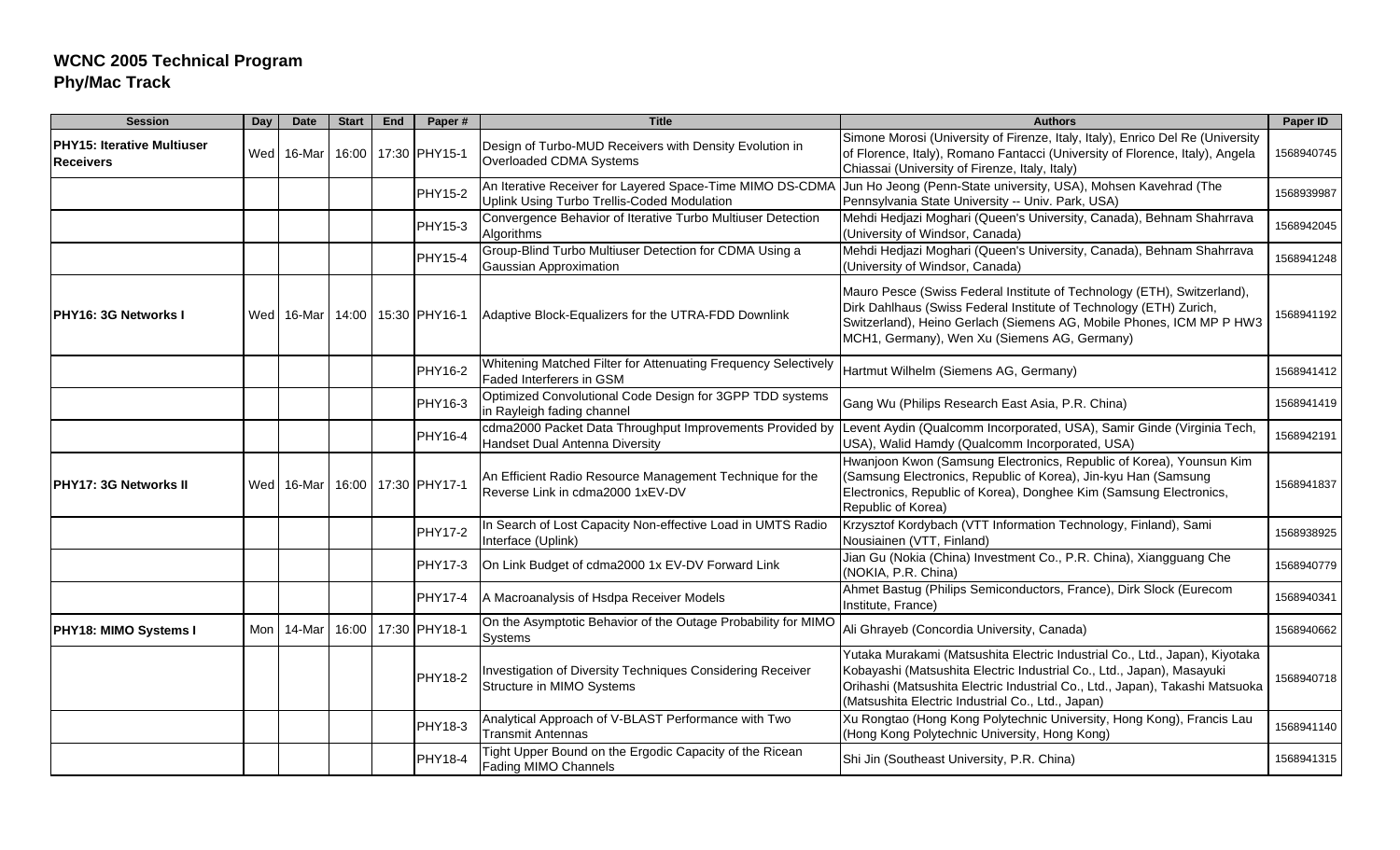| <b>Session</b>              | Day | <b>Date</b> | <b>Start</b> | End | Paper#         | <b>Title</b>                                                                                                                        | <b>Authors</b>                                                                                                                                                                                                                                                                                                             | Paper ID   |
|-----------------------------|-----|-------------|--------------|-----|----------------|-------------------------------------------------------------------------------------------------------------------------------------|----------------------------------------------------------------------------------------------------------------------------------------------------------------------------------------------------------------------------------------------------------------------------------------------------------------------------|------------|
| PHY19: MIMO Systems II      | Tue | 15-Mar      | 9:00         |     | 10:30 PHY19-1  | A Comparative Study of MIMO Detection Algorithms for<br>Wideband Spatial Multiplexing Systems                                       | Jingming Wang (University of California, Los Angeles, USA), Babak<br>Daneshrad (University of California, Los Angeles, USA)                                                                                                                                                                                                | 1568941015 |
|                             |     |             |              |     | PHY19-2        | Fading and Interference Mitigation in Multi-Antenna Wireless<br>Transmission                                                        | Oghenekome Oteri (Stanford University, USA), Arogyaswami Paulraj<br>(Stanford University, USA)                                                                                                                                                                                                                             | 1568942280 |
|                             |     |             |              |     | PHY19-3        | Decoupling Method for Low Complexity Turbo Equalization of<br>Frequency-Selective MIMO Wireless Systems                             | Yongfang Guo (Intel, USA), Bernard Levy (Univ. of California, Davis, USA)                                                                                                                                                                                                                                                  | 1568941843 |
|                             |     |             |              |     | PHY19-4        | Space-Time-Frequency Coded Multiband UWB Communicatior<br>Systems                                                                   | Wipawee Siriwongpairat (University of Maryland, USA), Weifeng Su<br>(Department of Electrical and Computer Engineering, University of<br>Maryland, USA), Masoud Olfat (University of Maryland, USA), K.J. Ray Liu<br>(Department of Electrical and Computer Engineering, University of<br>Maryland, USA)                   | 1568942030 |
| PHY20: MIMO Systems III     | Tue | 15-Mar      | 14:00        |     | 15:30 PHY20-1  | <b>MIMO Channels</b>                                                                                                                | Construction and Capacity Analysis of High-Rank Line-of-Sight   Frode Bøhagen (Nera Research, Norway), Pål Orten (NERA, Norway), Geir<br>E. Øien (NTNU, Dept. of Electronics and Telecommunications, Algeria)                                                                                                              | 1568940736 |
|                             |     |             |              |     | <b>PHY20-2</b> | Multi-user detection in OFDM space time block code for high<br>rate uplink application                                              | Mohamad Jamalulil Syed (University of Limoges - ENSIL, France), Vahid<br>Meghdadi (University of Limoges, France), Ferré Guillaume (University of<br>Limoges, France), Jean Pierre Cances (University of Limoges, France),<br>Reza Mohammad Khani (CNRS/LSS, France), Jean-Michel Dumas<br>(University of Limoges, France) | 1568940604 |
|                             |     |             |              |     | PHY20-3        | Interference Cancellation for Space-Frequency OFDM MIMO<br><b>Systems: Iterative Decoding</b>                                       | Lingyang Song (University of York, United Kingdom), Alister Burr (University<br>of York, United Kingdom)                                                                                                                                                                                                                   | 1568940919 |
| <b>PHY21: MIMO Coding I</b> | Tue | 15-Mar      | 16:00        |     | 17:30 PHY21-1  | A Closed-Form Result for the Average Pairwise Error<br>Probability of t=2, r=1 Differential Cyclic Unitary Space-Time<br>Modulation | Zheng Du (University of Alberta, Canada), Norman Beaulieu (University of<br>Alberta, Canada), Jinkang Zhu (University of Science and Technology of<br>China, P.R. China)                                                                                                                                                   | 1568940975 |
|                             |     |             |              |     | PHY21-2        | Diagonal space time Hadamard codes with erasure decoding<br>algorithm                                                               | Domenico Giustiniano (University of Palermo, Italy), Paul Lusina (TAIT,<br>university of Ulm, Germany), Giovanni Garbo (University of Palermo, Italy)                                                                                                                                                                      | 1568941168 |
|                             |     |             |              |     | PHY21-3        | Generalized Block Space-Time Trellis Code: Set-Partitioning<br>and Code Design                                                      | Mohammad Janani (The University of Texas at Dallas, USA), Aria<br>Nosratinia (University of Texas, Dallas, USA)                                                                                                                                                                                                            | 1568942304 |
|                             |     |             |              |     | <b>PHY21-4</b> | Improved Tomlinson-Harashima Precoding for the Downlink of<br>Multiple Antenna Multi-User Systems                                   | Jia Liu (University of Alberta / TRLabs, Canada), Witold Krzymien<br>(University of Alberta / TRLabs, Canada)                                                                                                                                                                                                              | 1568941582 |
| PHY22: MIMO Coding II       | Wed | 16-Mar      | 9:00         |     | 10:30 PHY22-1  | Effective Design of Recursive Convolutional Space-Time Codes<br>with an Arbitrary Number of Transmit Antennas                       | Ying Li (Xidian University, P.R. China)                                                                                                                                                                                                                                                                                    | 1568940322 |
|                             |     |             |              |     | <b>PHY22-2</b> | A New Two Level Differential Unitary Space-Time Modulation                                                                          | Zheng Du (University of Alberta, Canada), Norman Beaulieu (University of<br>Alberta, Canada)                                                                                                                                                                                                                               | 1568941027 |
|                             |     |             |              |     | <b>PHY22-3</b> | Quasi-Orthogonal STBC with Minimum Decoding Complexity:<br><b>Further Results</b>                                                   | Chau Yuen (Nanyang Technological University, Singapore), Yong Guan<br>(Nanyang Technological University, Singapore), Tjeng Thiang Tjhung<br>(Institute for Infocomm Research, Singapore)                                                                                                                                   | 1568941286 |
|                             |     |             |              |     | <b>PHY22-4</b> | On the Design of Linear Precoders for Orthogonal Space-Time<br><b>Block Codes with Limited Feedback</b>                             | Shahab Sanayei (The University of Texas at Dallas, USA), David Love<br>(Purdue University, USA)                                                                                                                                                                                                                            | 1568942213 |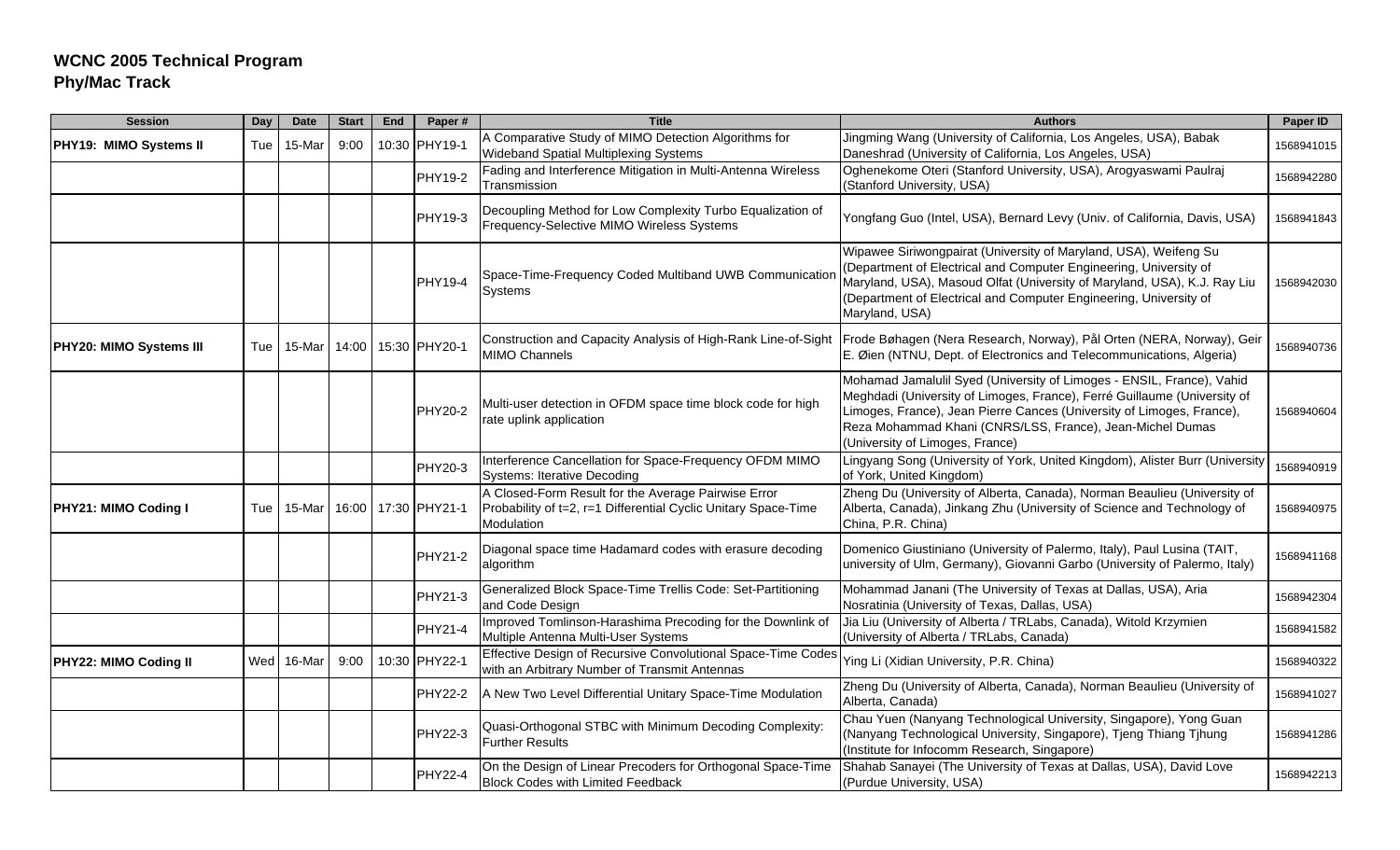| <b>Session</b>                               | Day | <b>Date</b> | <b>Start</b> | End | Paper#         | <b>Title</b>                                                                                              | <b>Authors</b>                                                                                                                                                                                         | Paper ID   |
|----------------------------------------------|-----|-------------|--------------|-----|----------------|-----------------------------------------------------------------------------------------------------------|--------------------------------------------------------------------------------------------------------------------------------------------------------------------------------------------------------|------------|
| <b>PHY23: MIMO Coding III</b>                | Wed | 16-Mar      | 14:00        |     | 15:30 PHY23-1  | A New Differential Monomial Space-Time Code                                                               | Zheng Du (University of Alberta, Canada), Norman Beaulieu (University of<br>Alberta, Canada)                                                                                                           | 1568941274 |
|                                              |     |             |              |     | <b>PHY23-2</b> | On the Performance of Alamouti Space-Time Code in Time-<br>Varying Channels with Noisy Channel Estimates  | Jittra Jootar (University of California, San Diego, USA), James Zeidler (Univ.<br>of California, San Diego, USA), John Proakis (University of California, San<br>Diego, USA)                           | 1568942111 |
|                                              |     |             |              |     | PHY23-3        | An Adaptive Power Allocation Scheme for Space-Time Block<br>Coded MIMO Systems                            | Liang Xian (Oregon State University, USA), Huaping Liu (Oregon State<br>University, USA)                                                                                                               | 1568941125 |
|                                              |     |             |              |     | <b>PHY23-4</b> | Error Probability of Orthogonal Space Time Block Codes over<br>Correlated Rayleigh and Rician Channels    | Hao Zhang (University of Victoria, Canada), Wei Li (University of Victoria,<br>Canada), T. Aaron Gulliver (University of Victoria, Canada)                                                             | 1568940796 |
| PHY24: MIMO Transceiver<br><b>Designs I</b>  |     | Wed 16-Mar  | 16:00        |     | 17:30 PHY24-1  | Symbol by Symbol Soft-Input Soft-Output Multiuser Detection<br>for Frequency Selective MIMO Channels      | Sara Bavarian (Simon fraser University, Canada), Jim Cavers (Simon<br>Fraser University, Canada)                                                                                                       | 1568940712 |
|                                              |     |             |              |     | <b>PHY24-2</b> | An Iterative Interference Cancellation scheme for STBC<br>multirate multiuser Systems                     | The-Hanh Pham (National University of Singapore, Singapore), Nallanathan<br>Arumugam (National University of Singapore, Singapore), Balakrishnan<br>Kannan (Institute for Infocom Research, Singapore) | 1568941708 |
|                                              |     |             |              |     | <b>PHY24-3</b> | Software-Defined Radio Implementation of Multiple Antenna<br>Systems using Low-Density Parity-Check Codes | Nicolae Chiurtu (EPFL, Switzerland)                                                                                                                                                                    | 1568942116 |
|                                              |     |             |              |     | PHY24-4        | Single-Block Differential Transmit Scheme for Frequency<br>Selective MIMO-OFDM systems                    | Thanongsak Himsoon (University of Maryland, USA), Weifeng Su<br>(Department of Electrical and Computer Engineering, University of<br>Maryland, USA), K.J. Ray Liu (University of Maryland, USA)        | 1568941960 |
| PHY25: MIMO Transceiver<br><b>Designs II</b> | Thu | 17-Mar      | 9:00         |     | 10:30 PHY25-1  | The Sorted-QR Chase Detector for Multiple-Input Multiple-<br><b>Output Channels</b>                       | Deric Waters (Georgia Institute of Technology, USA), John Barry (Georgia<br>Institute of Technology, USA)                                                                                              | 1568941992 |
|                                              |     |             |              |     | PHY25-2        | Space-Time Signaling in Correlated Channels                                                               | Ahmadreza Hedayat (The University of Texas at Dallas, USA), Harsh Shah<br>(The University of Texas at Dallas, USA), Aria Nosratinia (University of<br>Texas, Dallas, USA)                              | 1568942302 |
|                                              |     |             |              |     | <b>PHY25-3</b> | Joint Optimization of Rate Allocation and BLAST Ordering to<br>Minimize Outage Probability                | Arumugam Kannan (Georgia Institute of Technology, USA), Badri<br>Varadarajan (Georgia Tech, USA), John Barry (Georgia Institute of<br>Technology, USA)                                                 | 1568942063 |
|                                              |     |             |              |     | <b>PHY25-4</b> | Design and Implementation of a 5.25GHz Radio Transceiver fo<br>a MIMO Testbed                             | Stephan Lang (University of California, Los Angeles, USA), Babak<br>Daneshrad (University of California, Los Angeles, USA)                                                                             | 1568941356 |
| <b>PHY26: Wireless Circuits I</b>            |     | Wed 16-Mar  | 14:00        |     | 15:30 PHY26-1  | A High-Precision AFC Circuit Applied to 64QAM Point-to-<br><b>Multipoint Burst Communications</b>         | Yosuke Akimoto (NTT Corporation, Japan), Yushi Shirato (NTT, Japan),<br>Kazuji Watanabe (NTT, Japan)                                                                                                   | 1568941322 |
|                                              |     |             |              |     | PHY26-2        | A Novel Five-Port Direct Conversion Receiver Architecture                                                 | Marko Mailand (Dresden University of Technology, Germany)                                                                                                                                              | 1568940981 |
|                                              |     |             |              |     | PHY26-3        | Development of a PC card using planar antennas for wireless<br>LAN on 2.4/5GHz bands                      | Hidehiro Matsuoka (TOSHIBA Corporation, Japan)                                                                                                                                                         | 1568941391 |
|                                              |     |             |              |     | <b>PHY26-4</b> | A Novel Timing Recovery Circuit with High Tracking Ability for<br>Burst-mode Multi-level QAM Transmission | Yushi Shirato (NTT, Japan), Hiroshi Yoshioka (NTT, Japan), Kazuji<br>Watanabe (NTT, Japan)                                                                                                             | 1568940934 |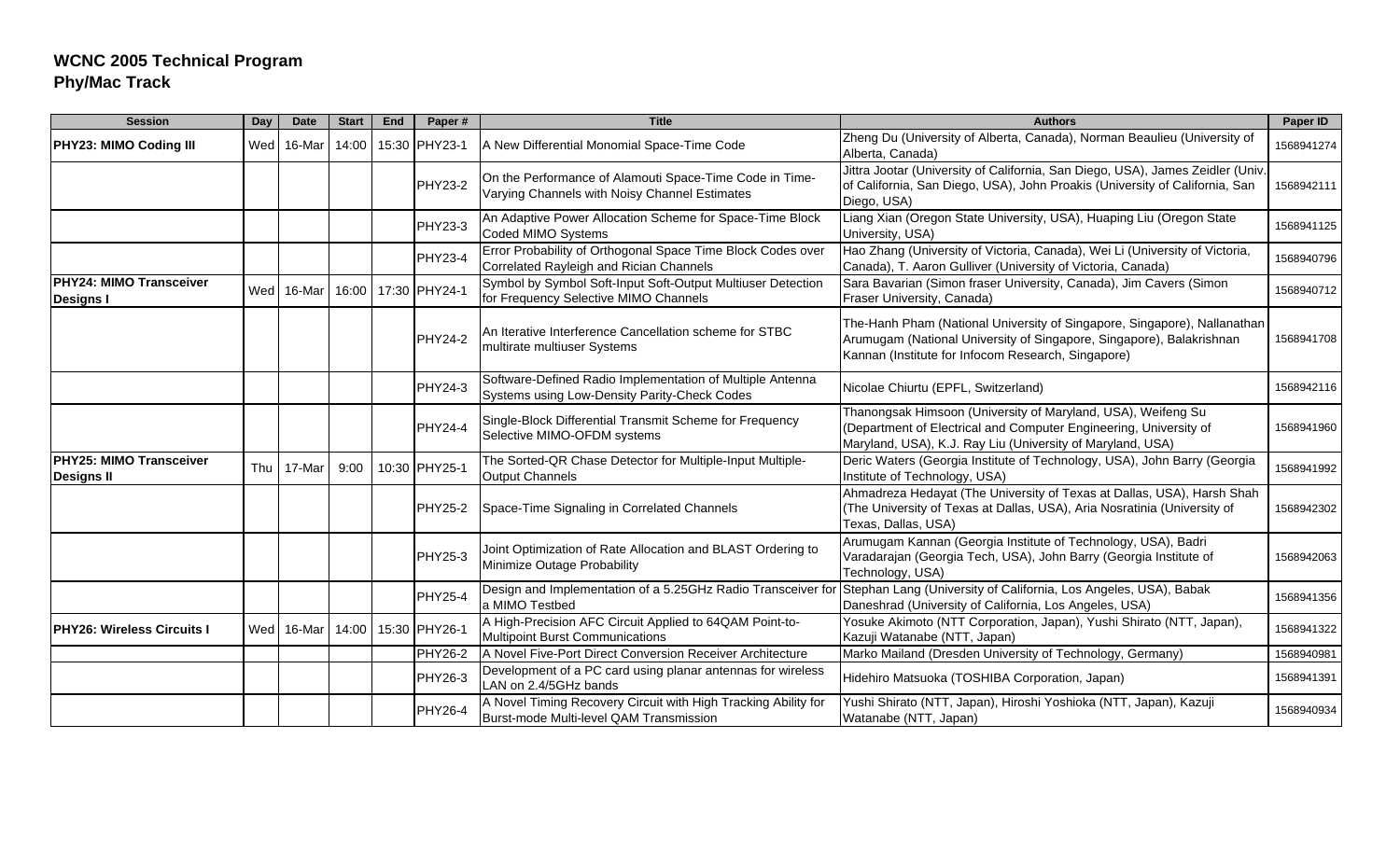| <b>Session</b>               | Day | <b>Date</b> | <b>Start</b> | End | Paper#              | <b>Title</b>                                                                                                                             | <b>Authors</b>                                                                                                                                                                                                                              | Paper ID   |
|------------------------------|-----|-------------|--------------|-----|---------------------|------------------------------------------------------------------------------------------------------------------------------------------|---------------------------------------------------------------------------------------------------------------------------------------------------------------------------------------------------------------------------------------------|------------|
| IPHY27: Wireless Circuits II | Wed | 16-Mar      | 16:00        |     | 17:30 PHY27-1       | The Research on the Design of Filter Banks in Filtered<br><b>Multitone Modulation</b>                                                    | Youjun Gao (Shandong University, P.R. China)                                                                                                                                                                                                | 1568940780 |
|                              |     |             |              |     | PHY27-2             | Efficient VLSI Architectures for Recursive Vandermonde QR<br>Decomposition in Broadband OFDM Pre-distortion                              | Yuanbin Guo (Nokia, USA)                                                                                                                                                                                                                    | 1568940649 |
|                              |     |             |              |     | PHY27-3             | The use of Hybrid Logarithmic Arithmetic for Root Raised<br>Cosine Matched Filters in WCDMA downlink receivers.                          | Charan Litchfield (University Of Kent At Canterbury, United Kingdom)                                                                                                                                                                        | 1568941205 |
|                              |     |             |              |     | PHY27-4             | Continuous Modulation From a Single-Bit DSP Output                                                                                       | Jagadish Venkataraman (University of Notre Dame, USA)                                                                                                                                                                                       | 1568942080 |
| PHY28: Ad-Hoc Networks I     |     | Wed 16-Mar  | 9:00         |     | 10:30 PHY28-1       | A Non-Cooperative Power Control Game for Multi-Carrier<br><b>CDMA Systerms</b>                                                           | Farhad Meshkati (Princeton University, USA), Mung Chiang (Princeton<br>University, USA), Stuart Schwartz (Princeton University, USA), H. Vincent<br>Poor (Princeton University, USA), Narayan Mandayam (WINLAB, Rutgers<br>University, USA) | 1568941977 |
|                              |     |             |              |     | <b>PHY28-2</b>      | Exploiting Processing Gain in Wireless Ad Hoc Networks Using<br>Synchronous Collision Resolution Medium Access Control<br><b>Schemes</b> | John Stine (Mitre Corportation, USA)                                                                                                                                                                                                        | 1568941528 |
|                              |     |             |              |     | PHY28-3             | Transmission Power Control for Ad Hoc Wireless<br>Networks: Throughput, Energy and Fairness                                              | Lujun Jia (Northeastern University, USA), Xin Liu (Northeastern University,<br>USA), Guevara Noubir (Northeastern University, USA), Rajmohan<br>Rajaraman (Northeastern University, USA)                                                    | 1568941987 |
|                              |     |             |              |     | PHY28-4             | Optimal Channel Utilization Ratio in Ad Hoc Wireless Networks                                                                            | Gianluigi Ferrari (University of Parma, Italy), Ozan Tonguz (Carnegie Mellon<br>University, USA), Chintha Tellambura (University of Alberta, Canada)                                                                                        | 1568942152 |
| PHY29: Ad-Hoc Networks II    |     | Wed 16-Mar  | 14:00        |     | 15:30 PHY29-1       | On the Capacity of Ad Hoc Networks with Clustering                                                                                       | Eugene Perevalov (Lehigh University, USA), Rick Blum (Lehigh University,<br>USA), Danny Safi (Lehigh University, USA)                                                                                                                       | 1568941989 |
|                              |     |             |              |     | PHY29-2             | Wireless Ad Hoc Networks                                                                                                                 | A Clock-sampling Mutual Network Synchronization Algorithm for Carlos Rentel (Carleton University, Canada), Thomas Kunz (Carleton<br>University, Canada)                                                                                     | 1568941953 |
|                              |     |             |              |     | PHY29-3             | A MAC technique for CDMA based Ad-Hoc networks                                                                                           | Romano Fantacci (University of Florence, Italy), Daniele Tarchi (Universita'<br>di Firenze, Italy)                                                                                                                                          | 1568940789 |
|                              |     |             |              |     | <b>PHY29-4</b>      | Performance Analysis of Variable Bit Rate Multiclass Services<br>in a Multi-Time-Hopping Pulse Position Modulation UWB<br>System         | Tung Chong Wong (Institute for Infocomm Research, Singapore), Jon Mark<br>(University of Waterloo, Canada), Kee Chaing Chua (National University of<br>Singapore, Singapore)                                                                | 1568940930 |
| IPHY30: Sensor Networks      |     | Wed 16-Mar  |              |     | 16:00 17:30 PHY30-1 | Using Frequency Division to Reduce MAI in DS-CDMA Wireless<br><b>Sensor Networks</b>                                                     | Bao Hua Liu (University of New South Wales, Australia), Chun Tung Chou<br>(University of New South Wales, Australia), Justin Lipman (University of<br>NSW, Australia), Sanjay Jha (University of NSW, Australia)                            | 1568941292 |
|                              |     |             |              |     | PHY30-2             | Does proper coding make single hop wireless sensor network<br>reality: the power consumption persepective                                | Lizhi Zhong (UC Berkeley, USA), Jan Rabaey (UC Berkeley, USA), Adam<br>Wolisz (Technical University of Berlin, Germany)                                                                                                                     | 1568942240 |
|                              |     |             |              |     | PHY30-3             | Low Power Synchronization for Wireless Sensor Network<br>Modems                                                                          | Josephine Ammer (University of California, Berkeley, USA), Jan Rabaey<br>(UC Berkeley, USA)                                                                                                                                                 | 1568940567 |
|                              |     |             |              |     | PHY30-4             | Energy and Latency Control in Low Duty Cycle MAC Protocols                                                                               | Yuan Li (Information Science Institute, University of Southern California,<br>USA), Wei Ye (University of Southern California, USA), John Heidemann<br>(University of Southern California, USA)                                             | 1568942029 |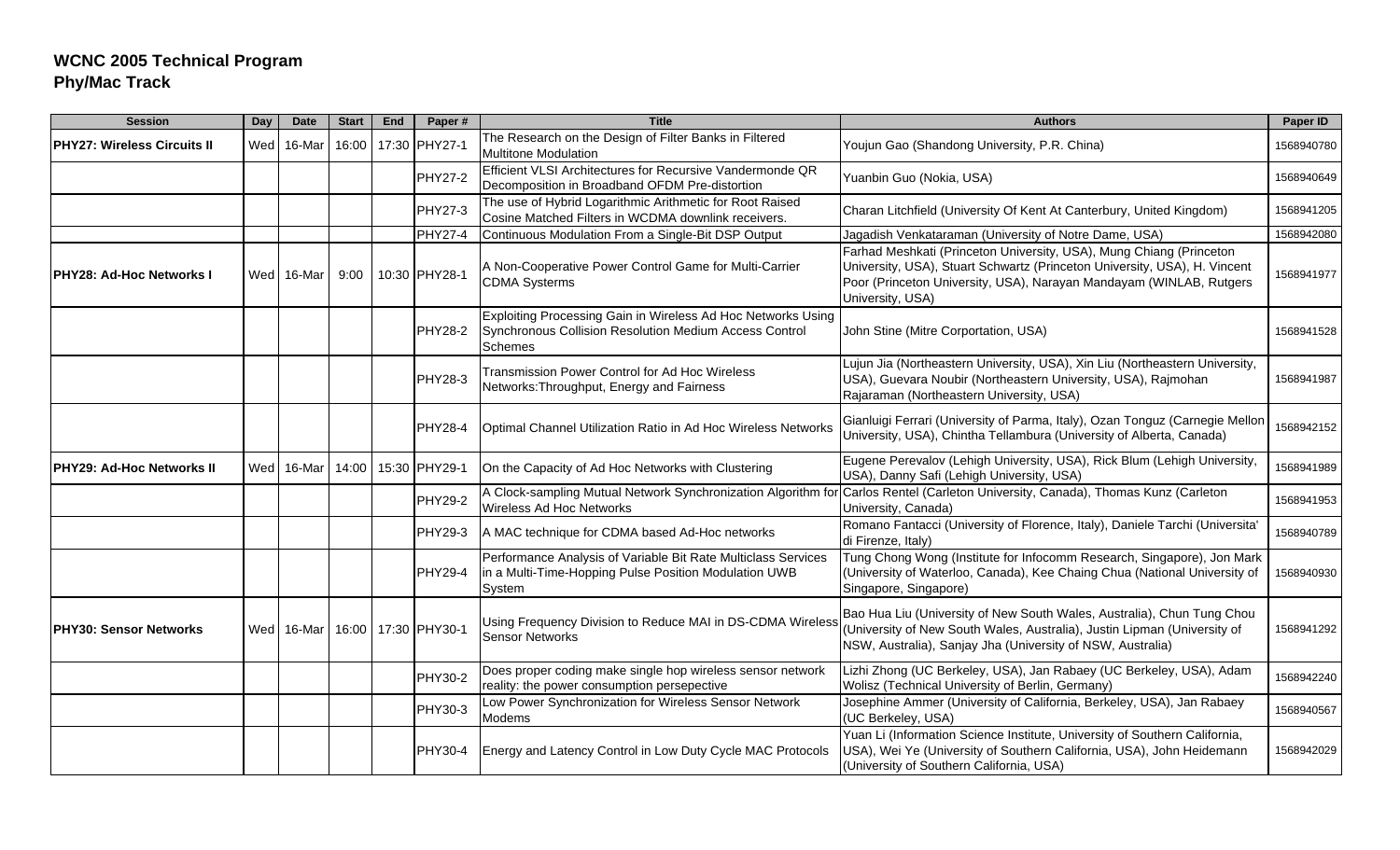| <b>Session</b>                                      | Day   | <b>Date</b> | <b>Start</b> | End | Paper#         | <b>Title</b>                                                                                           | <b>Authors</b>                                                                                                                                                                                                                                                                 | Paper ID   |
|-----------------------------------------------------|-------|-------------|--------------|-----|----------------|--------------------------------------------------------------------------------------------------------|--------------------------------------------------------------------------------------------------------------------------------------------------------------------------------------------------------------------------------------------------------------------------------|------------|
| <b>PHY31: Wireless MAC</b><br>Protocols             | Thu   | 17-Mar      | 14:00        |     | 15:30 PHY31-1  | Control In CSMA/CA-Based Wireless Networks                                                             | Balancing the Hidden and Exposed Node Problems With Power Yihong Zhou (University of Texas, Austin, USA), Scott Nettles (University of<br>Texas at Austin, USA)                                                                                                                | 1568942084 |
|                                                     |       |             |              |     | <b>PHY31-2</b> | Towards a Better Understanding of Medium Access Control for<br>Multiuser Beamforming Systems           | Slawomir Stanczak (Fraunhofer German-Sino Lab for Mobile Comm.,<br>Germany), Holger Boche (Heinrich-Hertz-Institut für Nachrichtentechnik<br>Berlin GmbH, Germany), Marcin Wiczanowski (Technical University of<br>Berlin, Germany)                                            | 1568941264 |
|                                                     |       |             |              |     | PHY31-3        | Admission Control for Maximal Throughput in Power Limited<br><b>CDMA Systems</b>                       | Zory Marantz (Polytechnic University, USA), Penina Orenstein (Polytechnic<br>University, USA), David Goodman (Polytechnic University, USA)                                                                                                                                     | 1568942086 |
|                                                     |       |             |              |     | PHY31-4        | Frame Level Control for Collision Mitigation in Orthogonal Code<br><b>Hopping Multiplexing</b>         | Sung Ho Moon (Korea Advanced Institute of Science and Technology,<br>Republic of Korea), Jae Kyun Kwon (Electronics and Telecommunications<br>Research Institute, Republic of Korea), Dan Keun Sung (Korea Advanced<br>Institute of Science and Technology, Republic of Korea) | 1568941173 |
| <b>PHY32: Wireless MAC Analysis</b>                 | Thu   | 17-Mar      | 16:00        |     | 17:30 PHY32-1  | On the Performance of Randomized Power Control Algorithms<br>in Multiple Access Wireless Networks      | Arash Behzad (UCLA, USA), Izhak Rubin (University of California at Los<br>Angeles, USA)                                                                                                                                                                                        | 1568941865 |
|                                                     |       |             |              |     | <b>PHY32-2</b> | A New Fairness Index for Radio Resource Allocation in<br><b>Wireless Networks</b>                      | Mehrdad Dianati (University of Waterloo, Canada), Sherman Shen<br>(University of Waterloo, Canada), Sagar Naik (University of Waterloo,<br>Canada)                                                                                                                             | 1568942066 |
|                                                     |       |             |              |     | PHY32-3        | Linear and Successive Predistortion in the Frequency Domain:<br>Performance Evaluation in SDMA Systems | Christoph Degen (RWTH Aachen University, Germany), Lars Brühl (RWTH<br>Aachen University, Germany)                                                                                                                                                                             | 1568940953 |
| PHY33: Coexistence &<br><b>Spectrum Utilization</b> | Thu   | 17-Mar      | 14:00        |     | 15:30 PHY33-1  | Cognitive Radio - An Adaptive Waveform with Spectral Sharing<br>Capability                             | Vasu Chakravarthy (Air Force Research Laboratory, USA), Arnab Shaw<br>(Wright State University, USA), Michael Temple (Air Force Institute of<br>Technology, USA), James Stephens (AFRL, USA)                                                                                   | 1568941241 |
|                                                     |       |             |              |     | PHY33-2        | Interference Avoidance in Spectrally Encoded Multiple Access<br>Communications Using MPSK Modulation   | Abel Nunez (Air Force Institute of Technology, USA), Michael Temple (Air<br>Force Institute of Technology, USA), Robert Mills (Air Force Institute of<br>Technology, USA), Richard Raines (Air Force Institute of Technology, USA)                                             | 1568941067 |
|                                                     |       |             |              |     | PHY33-3        | Spectrum Load Smoothing for Optimized Spectrum Utilization<br>Rationale and Algorithm                  | Lars Berlemann (RWTH Aachen University, Germany), Bernhard Walke<br>(Aachen University of Technology, Germany)                                                                                                                                                                 | 1568941571 |
|                                                     |       |             |              |     | <b>PHY33-4</b> | Spectral efficiency analysis in noncooperative interference<br>environments                            | Fredrik Berggren (KTH, Royal Institute of Technology, Sweden)                                                                                                                                                                                                                  | 1568940333 |
| PHY34: UWB I                                        | Mon l | 14-Mar      | 16:00        |     | 17:30 PHY34-1  | Receiver Improvement for Ultra-Wideband Transmitted-<br>Reference Systems                              | Meng-Hsuan Chung (University of Southern California, USA), Robert<br>Scholtz (University of Southern California, USA)                                                                                                                                                          | 1568940748 |
|                                                     |       |             |              |     | PHY34-2        | Acquisition of Direct-Sequence Ultra-wideband Signals                                                  | Iyappan Ramachandran (University of Washington, USA), Sumit Roy<br>(University of Washington, USA)                                                                                                                                                                             | 1568940957 |
|                                                     |       |             |              |     | PHY34-3        | A Comprehensive Study of Low-Power Ultra Wideband Radio<br><b>Transceiver Architectures</b>            | Payam Heydari (University of California, Irvine, USA)                                                                                                                                                                                                                          | 1568940960 |
|                                                     |       |             |              |     | PHY34-4        | Design of UWB pulses by spline approximation                                                           | Mitsuhiro MATSUO (Ibaraki University, Japan), Masaru KAMADA (Ibaraki<br>University, Japan), Hiromasa Habuchi (Ibaraki University, Japan)                                                                                                                                       | 1568941146 |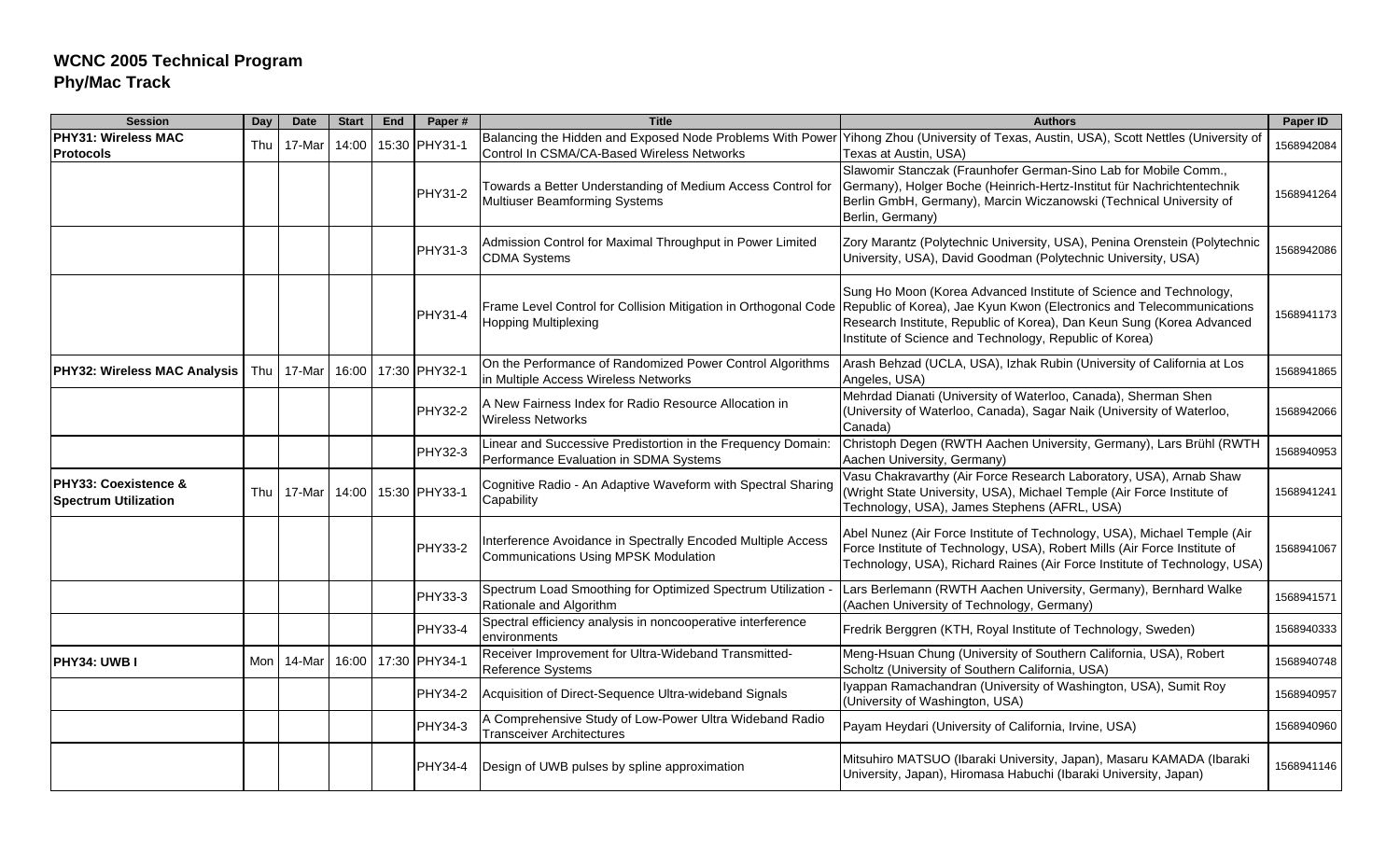| <b>Session</b>                                           | Day | Date       | <b>Start</b> | End | Paper#              | <b>Title</b>                                                                                                                                         | <b>Authors</b>                                                                                                                                                                                                   | Paper ID   |
|----------------------------------------------------------|-----|------------|--------------|-----|---------------------|------------------------------------------------------------------------------------------------------------------------------------------------------|------------------------------------------------------------------------------------------------------------------------------------------------------------------------------------------------------------------|------------|
| <b>IPHY35: UWB II</b>                                    |     | Wed 16-Mar | 9:00         |     | 10:30 PHY35-1       | Signal Design for Non-coherent UWB with PPM Modulation in<br>Rayleigh Fading                                                                         | Sudharman Jayaweera (Wichita State Unievrsity, USA)                                                                                                                                                              | 1568941277 |
|                                                          |     |            |              |     | PHY35-2             | The Effect of Receiver Front-end Non-linearity on DS-UWB<br>Systems Operating in the 3 to 4 Ghz Band                                                 | Ivan Lu (University of New South Wales, Australia)                                                                                                                                                               | 1568942185 |
|                                                          |     |            |              |     | PHY35-3             | Ultra-Wideband Multicarrier Communication Receiver Based on<br>Analog to Digital Conversion in the Frequency Domain                                  | Sebastian Hoyos (University of Delaware, USA), Brian Sadler (Army<br>Research Laboratory, USA), Gonzalo Arce (University of Delaware, USA)                                                                       | 1568941978 |
|                                                          |     |            |              |     | <b>PHY35-4</b>      | Optimum and Sub-Optimum Detection of Physics-Based Ultra-<br>Wideband Signals In Presence of Inter-Symbol Interference                               | Robert Qiu (Tennessee Tech University, USA)                                                                                                                                                                      | 1568941901 |
| <b>PHY36: UWB III</b>                                    | Thu | 17-Mar     | 9:00         |     | 10:30 PHY36-1       | On Medium Access Control for High Data Rate Ultra-Wideband<br>Ad Hoc Networks                                                                        | Kejie Lu (University of Florida, USA), Dapeng Oliver Wu (University of<br>Florida, USA)                                                                                                                          | 1568940619 |
|                                                          |     |            |              |     | <b>PHY36-2</b>      | Exact Modeling of Multiple Access Interference and BER<br>Derivation for TH-PPM UWB                                                                  | Somasundaram Niranjayan (National University of Singapore, Singapore),<br>Nallanathan Arumugam (National University of Singapore, Singapore),<br>Balakrishnan Kannan (Institute for Infocom Research, Singapore) | 1568941932 |
|                                                          |     |            |              |     | <b>PHY36-3</b>      | Correlation Zone for DS-UWB                                                                                                                          | Ternary Orthogonal Variable Spreading Factor Codes with Zero-Di Wu (Rutgers University, USA), Predrag Spasojevic (Rutgers University,<br>USA), Ivan Seskar (Rutgers University, USA)                             | 1568942079 |
|                                                          |     |            |              |     | PHY36-4             | Energy-Aware MAC Layer Resource Allocation for Multiuser<br>Multiband UWB Systems                                                                    | Wipawee Siriwongpairat (University of Maryland, USA), Zhu Han (University<br>of Maryland, College Park, USA), K.J. Ray Liu (Department of Electrical and<br>Computer Engineering, University of Maryland, USA)   | 1568942032 |
| <b>PHY37: Communications</b><br><b>Signal Processing</b> | Thu | 17-Mar     |              |     | 16:00 17:30 PHY37-1 | Wireless Local Positioning System via DS-CDMA and<br>Beamforming: A Perturbation Analysis                                                            | Hui Tong (Michigan Tech. University, USA), Seyed Zekavat (Michigan<br>Technological University, USA)                                                                                                             | 1568940715 |
|                                                          |     |            |              |     | <b>PHY37-2</b>      | Computing Location from Ambient FM Radio Signals                                                                                                     | Adel Youssef (University of Maryland, USA), John Krumm (Microsoft<br>Research, USA), Eric Horvitz (Microsoft Research, USA), Ed Miller<br>(Microsoft, USA), Gerry Cermak (Microsoft, USA)                        | 1568941099 |
|                                                          |     |            |              |     | <b>PHY37-3</b>      | On the statistics of residual frequency error for frequency<br>estimators                                                                            | Tao Luo (Texas Instruments, USA), Young-Chai Ko (Korea University,<br>Republic of Korea)                                                                                                                         | 1568942061 |
|                                                          |     |            |              |     | PHY37-4             | An Investigation of Phase Pulse Shape Diversity to Generate<br>Parallel Branches, Increase Data Rate, and Reduce the<br>Complexity of CPM Modulation | James Norris (Harris Communications Corp., USA)                                                                                                                                                                  | 1568941216 |
| <b>PHY38: Diversity I</b>                                | Thu | 17-Mar     | 14:00        |     | 15:30 PHY38-1       | A Practical RAKE Combining Scheme for Synchronous CDMA<br>Systems                                                                                    | Wei Li (University of Victoria, Canada), Hong-Chuan Yang (University of<br>Victoria, Canada), T. Aaron Gulliver (University of Victoria, Canada)                                                                 | 1568941257 |
|                                                          |     |            |              |     | <b>PHY38-2</b>      | Performance Analysis of Combining Techniques with Correlate<br>Diversity                                                                             | Eduard Jorswieck (Fraunhofer Institut für Nachrichtentechnik HHI,<br>Germany), Tobias Oechtering (Technical University of Berlin, Germany),<br>Holger Boche (Technical University of Berlin, Germany)            | 1568941043 |
|                                                          |     |            |              |     | PHY38-3             | Performance of Rake-MMSE-Equalizer for UWB<br>Communications                                                                                         | Mohsen Eslami (University of Alberta, Canada), Xiaodai Dong (University of<br>Alberta, Canada)                                                                                                                   | 1568941727 |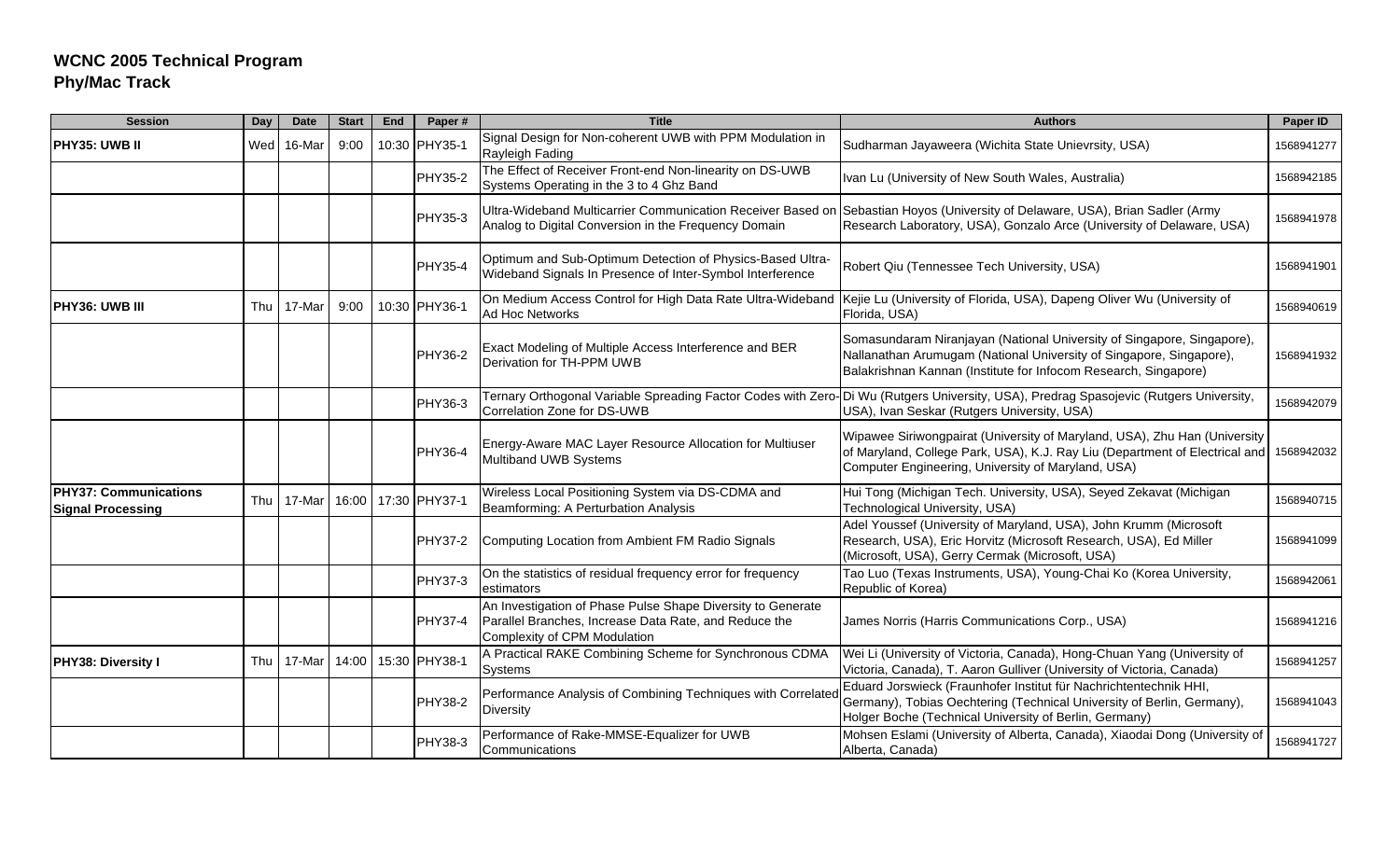| <b>Session</b> | Day | <b>Date</b> | Start | End | Paper# | <b>Title</b>                                           | Authors                                                                                                                                                                                                                                                                                     | Paper ID   |
|----------------|-----|-------------|-------|-----|--------|--------------------------------------------------------|---------------------------------------------------------------------------------------------------------------------------------------------------------------------------------------------------------------------------------------------------------------------------------------------|------------|
|                |     |             |       |     |        | Rake Receivers in Impulse Radio Ultra-Wideband Systems | Sinan Gezici (Princeton University, USA), Mung Chiang (Princeton<br>1999 Meters of MMSE University, USA), H. Vincent Poor (Princeton University, USA), Hisashi International Archiversity, USA), Hisashi International Archiversity, USA), Hisashi<br>Kobayashi (Princeton University, USA) | 1568941916 |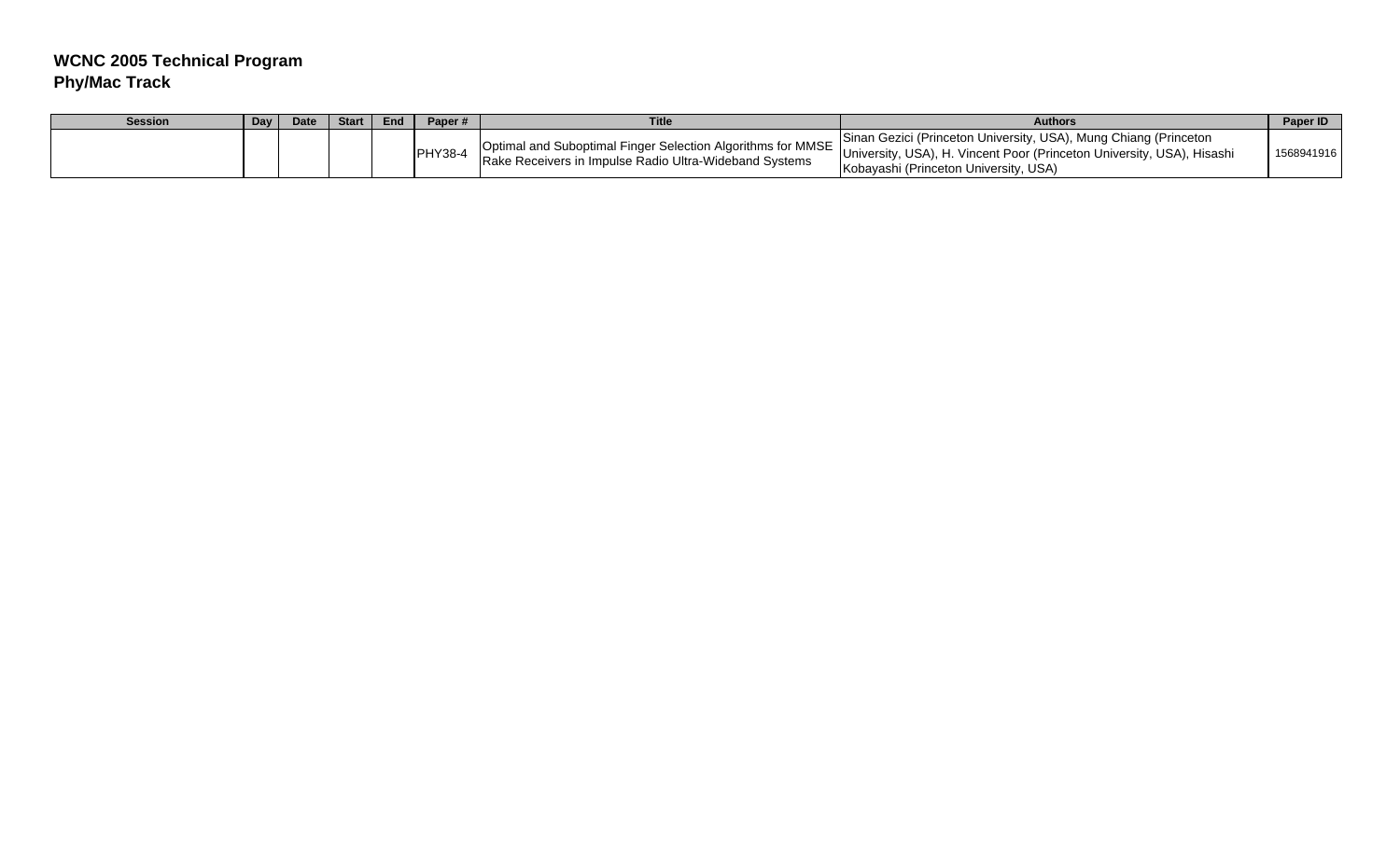| <b>Session</b>                                                     | Day | <b>Date</b> | <b>Start</b> | End | Paper#              | <b>Title</b>                                                                                                     | <b>Authors</b>                                                                                                                                                                        | Paper ID   |
|--------------------------------------------------------------------|-----|-------------|--------------|-----|---------------------|------------------------------------------------------------------------------------------------------------------|---------------------------------------------------------------------------------------------------------------------------------------------------------------------------------------|------------|
| <b>PHY39: Diversity II</b>                                         | Thu | 17-Mar      | 16:00        |     | 17:30 PHY39-1       | Moment Based Analysis of Equal Gain Combiner in Equally<br>Correlated Nakagami-\$m\$ Fading Channels             | Yunxia Chen (University of Alberta, Canada),                                                                                                                                          | 1568942160 |
|                                                                    |     |             |              |     | <b>PHY39-2</b>      | Postdetection Switch-and-Stay Diversity in Rician Fading                                                         | Sasan Haghani (University of Alberta, Canada), Norman Beaulieu<br>(University of Alberta, Canada)                                                                                     | 1568941759 |
|                                                                    |     |             |              |     | PHY39-3             | Error Probability Analysis of TAS/MRC-Based Scheme for<br><b>Wireless Networks</b>                               | Xi Zhang (Texas A&M University, USA), Jia Tang (Texas A&M University,<br>Department of Electrical Engineering, USA)                                                                   | 1568942022 |
|                                                                    |     |             |              |     | <b>PHY39-4</b>      | Optimum Selection Combining for M-QAM on Fading Channels                                                         | M. Surendra Raju (Insilica Semiconductors Pvt. Ltd, India), Ramesh<br>Annavajjala (University of California, San Diego, USA), A. Chockalingam<br>(Indian Institute of Science, India) | 1568941040 |
| <b>PHY40: Communication</b><br><b>Systems Performance Analysis</b> | Mon | 14-Mar      |              |     | 16:00 17:30 PHY40-1 | Error Performance of Coherent High Dimensional Signaling in<br>Nakagami Fading Channels with Diversity Reception | Lei Xiao (University of Notre Dame, USA), Xiaodai Dong (University of<br>Alberta, Canada)                                                                                             | 1568940627 |
|                                                                    |     |             |              |     | PHY40-2             | Performance of MC CDMA RAKE Systems in Generalized<br>Nakagami-m Multipath Fading Channel                        | Abdel-Awal Hashem (University of Mansoura, Egypt), Said Elnoubi<br>(Alexandria University, Egypt), Hamdi Elmikati (Mansoura Univerisity, Egypt)                                       | 1568941155 |
|                                                                    |     |             |              |     | PHY40-3             | Theoretical Analysis of BER in DPSK/OFDM Systems with<br><b>Postdetection Diversity Reception</b>                | Yuki Mitsu (Shinshu University, Japan), Fumihito Sasamori (Shinshu<br>University, Japan), Shiro Handa (Shinshu University, Japan), Shinjiro Oshita<br>(Shinshu University, Japan)     | 1568941377 |
|                                                                    |     |             |              |     | <b>PHY40-4</b>      | Optimization of Delay Diversity for Linear Equalization                                                          | Simon Yiu (University of British Columbia, Canada), Robert Schober<br>(University of British Columbia, Canada), Wolfgang Gerstacker (University<br>of Erlangen-Nuernberg, Germany)    | 1568941531 |
| <b>PHY41: Communication</b><br><b>Systems Performance Analysis</b> | Tue | 15-Mar      | 9:00         |     | 10:30 PHY41-1       | Sample Rejection for Efficient Simulation of Intersymbol<br>InterferenceChannels with MLSD                       | Pavel Loskot (University of Alberta, Canada), Norman Beaulieu (University<br>of Alberta, Canada)                                                                                      | 1568942325 |
|                                                                    |     |             |              |     | PHY41-2             | A Threshold-based Linear Parallel Interference Canceller on<br><b>Fading Channels</b>                            | Vibhor Tikiya (Emuzed (India) Pvt. Limited, India), A. Chockalingam (Indian<br>Institute of Science, India)                                                                           | 1568940978 |
|                                                                    |     |             |              |     | PHY41-3             | Robust Structured Interference Rejection Combining                                                               | Erik Larsson (George Washington University, USA)                                                                                                                                      | 1568940730 |
|                                                                    |     |             |              |     | PHY41-4             | Adaptive Modulation and Coding with Multicodes over<br>Nakagami Fading Channels                                  | Raymond Kwan (University of British Columbia, Canada), Cyril Leung<br>(University of British Columbia, Canada)                                                                        | 1568941367 |
| <b>PHY42: Wireless Channel</b><br><b>Models</b>                    | Thu | 17-Mar      | 9:00         |     | 10:30 PHY42-1       | Modelling and Performance Prediction for Multiple Antenna<br>Systems using Enhanced Ray Tracing                  | Kah Heng Ng (University of Bristol, United Kingdom), Eustace Tameh<br>(University of Bristol, United Kingdom), Andrew Nix (University of Bristol,<br>United Kingdom)                  | 1568940792 |
|                                                                    |     |             |              |     | <b>PHY42-2</b>      | A 3D Correlation Model for MIMO Non-Isotropic Scattering with<br>Arbitrary Antenna Arrays                        | Hamidreza Saligheh Rad (Queens Univ, Canada), Saeed Gazor (Queens<br>Univ, Canada)                                                                                                    | 1568941842 |
|                                                                    |     |             |              |     | PHY42-3             | Statistical Characterization of the UWB Propagation Channel in<br>Various Types of High-Rise Apartments          | Chia-Chin Chong (Samsung Advanced Institute of Technology, Republic of<br>Korea),                                                                                                     | 1568940970 |
|                                                                    |     |             |              |     | <b>PHY42-4</b>      | Characterization of Ultra-Wideband Channels for Outdoor<br><b>Office Environment</b>                             | Chee Wee Kim (National University of Singapore, Singapore)                                                                                                                            | 1568941935 |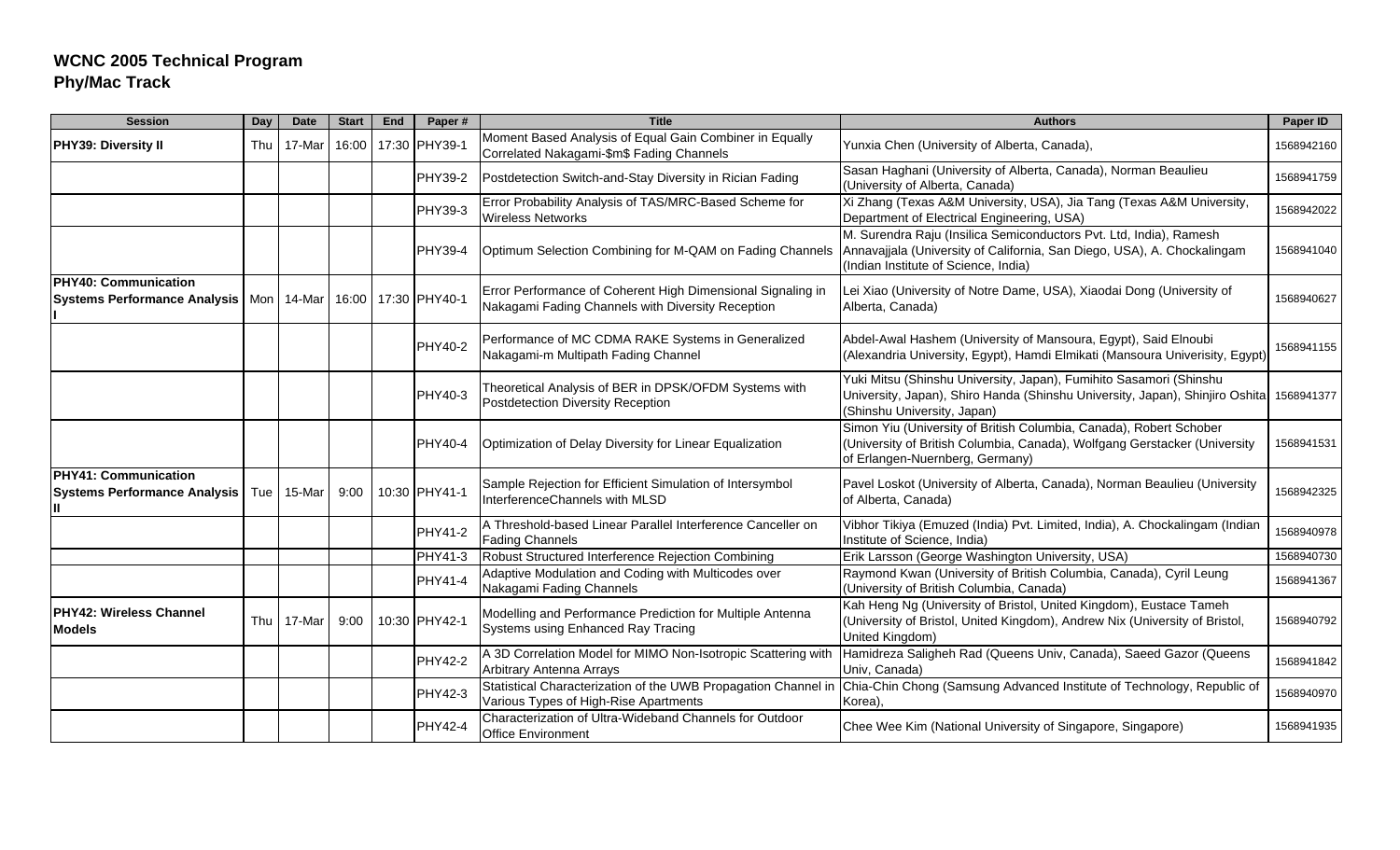| <b>Session</b>                                                   | Day | <b>Date</b> | <b>Start</b> | End | Paper#              | <b>Title</b>                                                                                                                        | <b>Authors</b>                                                                                                                                                                                                                                                      | Paper ID   |
|------------------------------------------------------------------|-----|-------------|--------------|-----|---------------------|-------------------------------------------------------------------------------------------------------------------------------------|---------------------------------------------------------------------------------------------------------------------------------------------------------------------------------------------------------------------------------------------------------------------|------------|
| PHY43: Communication<br><b>Systems Performance Analysis</b><br>Ш |     | Wed 16-Mar  | 9:00         |     | 10:30 PHY43-1       | Accurate BER Analysis of Bandlimited DS-CDMA System with<br>EGC and SC Diversity over Nakagami Fading Channels                      | Kathiravetpillai Sivanesan (University of Alberta, Canada), Norman Beaulieu<br>(University of Alberta, Canada)                                                                                                                                                      | 1568942255 |
|                                                                  |     |             |              |     | <b>PHY43-2</b>      | Optimal Realizable MMSE Linear and Decision Feedback<br><b>Equalizers: Time Domain Results</b>                                      | Jianqiang He (Louisiana State University, USA), Guoxiang Gu (Louisiana<br>State University, USA), Zhongshan Wu (Louisiana State University, USA)                                                                                                                    | 1568942020 |
|                                                                  |     |             |              |     | PHY43-3             | Exact BERs for \$M\$-QAM with MRC and Channel Estimation<br>Errors in Rician Channels                                               | Yao Ma (Iowa State University, USA), Robert Schober (University of British<br>Columbia, Canada), Dongbo Zhang (Iowa State University, USA)                                                                                                                          | 1568942021 |
|                                                                  |     |             |              |     | <b>PHY43-4</b>      | On the Performance of Hybrid Macro/Microdiversity in the<br>Reverse-Link Microcellular Networks                                     | AbdulKareem Adinoyi (Carleton University, Canada), Halim Yanikomeroglu<br>(Carleton University, Canada)                                                                                                                                                             | 1568942027 |
| PHY44: Multiuser<br><b>Communications I</b>                      | Thu | 17-Mar      | 9:00         |     | 10:30 PHY44-1       | Exploiting Multiuser Diversity with Only 1-bit Feedback                                                                             | Shahab Sanayei (The University of Texas at Dallas, USA), Aria Nosratinia<br>(University of Texas, Dallas, USA)                                                                                                                                                      | 1568942303 |
|                                                                  |     |             |              |     | <b>PHY44-2</b>      | SER Performance Analysis and Optimum Power Allocation for<br>Decode-and-Forward Cooperation Protocol in Wireless<br><b>Networks</b> | Weifeng Su (University of Maryland, USA), Ahmed Sadek (University of<br>Maryland, USA), K.J. Ray Liu (University of Maryland, USA)                                                                                                                                  | 1568941457 |
|                                                                  |     |             |              |     | PHY44-3             | On the Distributed Space-Time Signal Design for a Large<br>Number of Relay Terminals                                                | Murat Uysal (University of Waterloo, Canada), Onur Canpolat (University of<br>Waterloo, Canada)                                                                                                                                                                     | 1568941672 |
|                                                                  |     |             |              |     | <b>PHY44-4</b>      | Adaptive Resource Allocation Scheme for 2-hop Non-<br>regenerative MIMO Relaying System                                             | Zhang Qi (University of Beijing Posts and Telecommunications, P.R. China)                                                                                                                                                                                           | 1568942031 |
| PHY45: Multiuser<br><b>Communications II</b>                     | Thu | 17-Mar      | 14:00        |     | 15:30 PHY45-1       | Cooperative Coding using Serial Concatenated Convolutional<br>Codes                                                                 | Yang Cao (The George Washington University, USA)                                                                                                                                                                                                                    | 1568942273 |
|                                                                  |     |             |              |     | <b>PHY45-2</b>      | Combined Opportunistic Beamforming and Receive Antenna<br>Selection                                                                 | Syed Jafar (University of California Irvine, USA), Lei Zan (University of<br>California Irvine, USA)                                                                                                                                                                | 1568942187 |
|                                                                  |     |             |              |     | <b>PHY45-3</b>      | A Simple Cooperative Diversity Scheme based on Orthogonal<br>Signaling                                                              | Veluppillai Mahinthan (University of Waterloo, Canada), Jon Mark<br>(University of Waterloo, Canada)                                                                                                                                                                | 1568941030 |
| <b>PHY46: Multiuser</b><br><b>Communications III</b>             | Thu | 17-Mar      |              |     | 16:00 17:30 PHY46-1 | Multiuser Zero Forcing Relaying with Noisy Channel State<br>Information                                                             | Armin Wittneben (ETH, Switzerland), Ingmar Hammerstroem (Swiss<br>Federal Institute of Technology (ETH) Zurich, Switzerland)                                                                                                                                        | 1568942062 |
|                                                                  |     |             |              |     | <b>PHY46-2</b>      | Performance Analysis of Reliability Filling on Quasi-Static<br><b>Fading Channels</b>                                               | Arun Avudainayagam (University of Florida, USA), John Shea (University of<br>Florida, USA)                                                                                                                                                                          | 1568941824 |
|                                                                  |     |             |              |     | PHY46-3             | Energy Efficient Cooperation Transmission over Multiuser<br>OFDM Networks: Who Helps Whom and How to Cooperate                      | Zhu Han (University of Maryland, College Park, USA), Thanongsak<br>Himsoon (University of Maryland, USA), Wipawee Siriwongpairat (University<br>of Maryland, USA), K.J. Ray Liu (Department of Electrical and Computer<br>Engineering, University of Maryland, USA) | 1568942136 |
| <b>PHY47: Coding Principles I</b>                                | Tue | 15-Mar      |              |     | 14:00 15:30 PHY47-  | Quasi-Cyclic Codes from Extended Difference Families                                                                                | Tao Xia (University of Arizona, USA), Bo Xia (Intel Corporation, USA)                                                                                                                                                                                               | 1568942211 |
|                                                                  |     |             |              |     | <b>PHY47-2</b>      | Unequal Protection with Turbo Decoding for High-Order<br><b>Modulated Signaling</b>                                                 | Charles Wang (The Aerospace Corporation, USA)                                                                                                                                                                                                                       | 1568940842 |
|                                                                  |     |             |              |     | <b>PHY47-3</b>      | An Algorithm for the Estimation of the Minimum Distance of<br><b>DPC Codes</b>                                                      | Marina Mondin (Politecnico di Torino, Italy), Fred Daneshgaran (California<br>State University Los Angeles, USA), Massimiliano Laddomada (Politecnico<br>di Torino, Italy)                                                                                          | 1568941430 |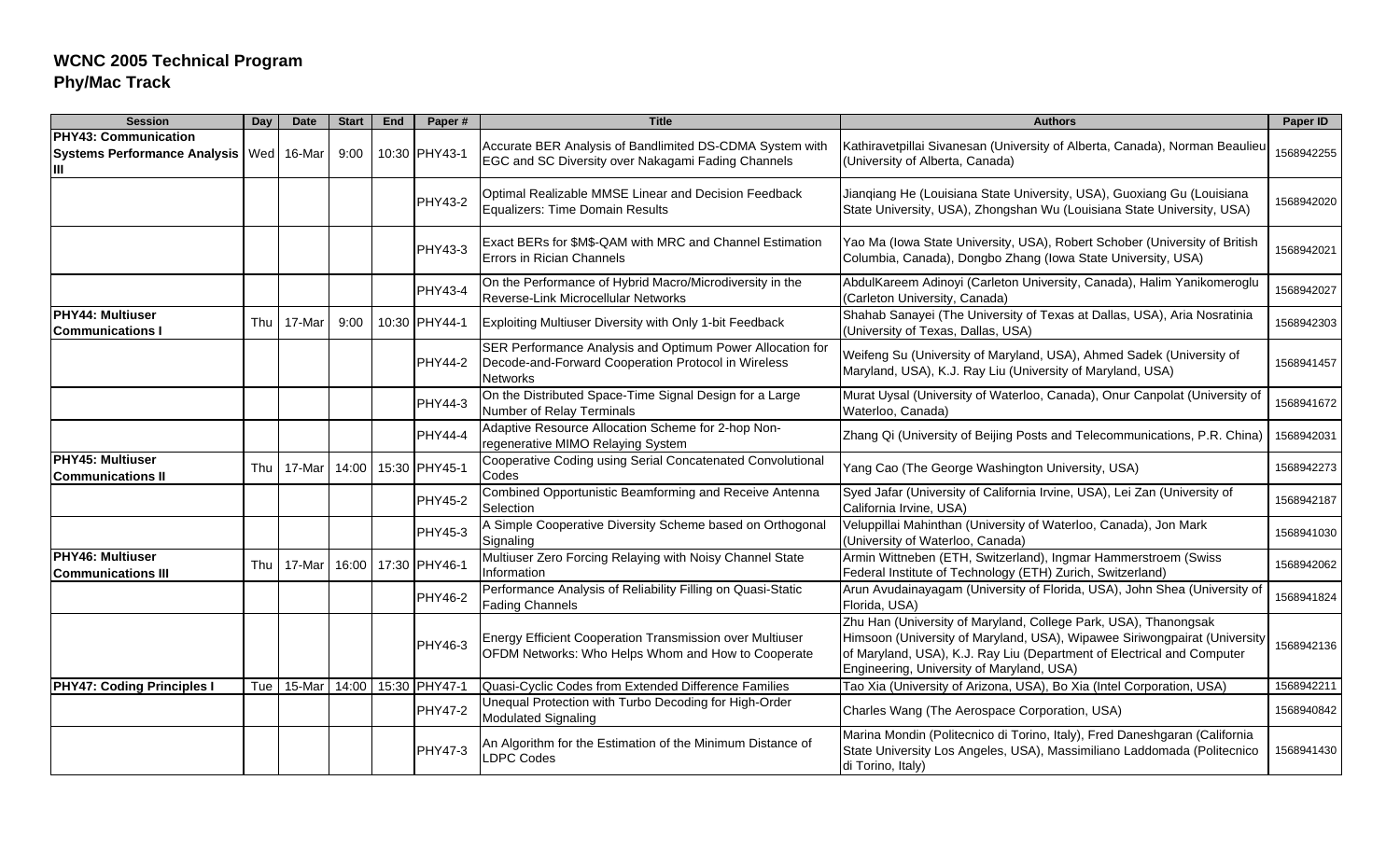| <b>Session</b>                                        | Day | <b>Date</b> | <b>Start</b> | End | Paper#         | <b>Title</b>                                                                                                                                                                       | <b>Authors</b>                                                                                                                                   | Paper ID   |
|-------------------------------------------------------|-----|-------------|--------------|-----|----------------|------------------------------------------------------------------------------------------------------------------------------------------------------------------------------------|--------------------------------------------------------------------------------------------------------------------------------------------------|------------|
| <b>PHY48: Coding Principles II</b>                    | Tue | 15-Mar      | 16:00        |     | 17:30 PHY48-1  | Constrained Decoding for Turbo-CRC Code with High Spectral<br><b>Efficient Modulation</b>                                                                                          | Huijun Chen (University of Mississippi, USA), Lei Cao (University of<br>Mississippi, USA), Chang Wen Chen (Florida Institute of Technology, USA) | 1568941413 |
|                                                       |     |             |              |     | <b>PHY48-2</b> | Performance of Hamming Codes in Systems Employing<br>Different Code Symbol Energies                                                                                                | Wenhui Xiong (Ohio University, USA), David Matolak (Ohio University, USA)                                                                        | 1568941118 |
|                                                       |     |             |              |     | <b>PHY48-3</b> | Unquantized and Uncoded Channel State Information<br>Feedback on Wireless Channels                                                                                                 | Dragan Samardzija (Bell Laboratories, Lucent Technologies, USA), Narayan<br>Mandayam (WINLAB, Rutgers University, USA)                           | 1568942219 |
|                                                       |     |             |              |     | PHY48-4        | Constellations Design for Multiple Transmissions: Maximizing<br>the Minimum Squared Euclidean Distance                                                                             | Leszek Szczecinski (INRS Energy, Materials and Telecommunications,<br>Canada), Marcos Bacic (Universidad Tecnica Federico Santa Maria, Chile)    | 1568942074 |
| <b>PHY49: Communication Theory</b>                    |     | Wed 16-Mar  | 14:00        |     | 15:30 PHY49-1  | On the use of Orthogonal Signals to Generate Parallel<br>Branches and Improve the Spectral Efficiency of CPM and TCM James Norris (Harris Communications Corp., USA)<br>Modulation |                                                                                                                                                  | 1568941880 |
|                                                       |     |             |              |     | <b>PHY49-2</b> | Iterative Decoding for Joint Source-Channel Coding using<br>Combined TCQ/CPM                                                                                                       | Zihuai Lin (Chalmers University of Technology, Sweden), Tor Aulin<br>(Chalmers University, Sweden)                                               | 1568941350 |
|                                                       |     |             |              |     | <b>PHY49-3</b> | Capacity and Coding of Flat Fading Channels without Channel                                                                                                                        | Teng Li (University of Notre Dame, USA), Oliver Collins (University of Notre<br>Dame, USA)                                                       | 1568942132 |
|                                                       |     |             |              |     | <b>PHY49-4</b> | Time-Selective Signaling for Turbo-Equalization                                                                                                                                    | Mehdi Hedjazi Moghari (Queen's University, Canada), Behnam Shahrrava<br>(University of Windsor, Canada)                                          | 1568942041 |
| <b>PHY50: Communication Theory</b><br>Ш               |     | Wed 16-Mar  | 16:00        |     | 17:30 PHY50-1  | Turbo Equalization With Iterative Online SNR Estimation                                                                                                                            | Shahram Talakoub (University of Windsor, Canada), Behnam Shahrrava<br>(University of Windsor, Canada)                                            | 1568941089 |
|                                                       |     |             |              |     | <b>PHY50-2</b> | Novel Performance Upper Bounds for Space-Time Trellis<br>Codes over Quasi-Static Fading Channels                                                                                   | Jingyu Hu (University of Texas at Austin, USA), Scott Miller (Texas A&M<br>University, USA)                                                      | 1568942011 |
|                                                       |     |             |              |     | <b>PHY50-3</b> | On an Optimum Algorithm for Waveform Synthesis and its<br>applications to Digital Transmitters                                                                                     | RaviKiran Gopalan (University of Notre Dame, USA), Oliver Collins<br>(University of Notre Dame, USA)                                             | 1568942040 |
|                                                       |     |             |              |     | <b>PHY50-4</b> | Relaxed bandwidth sharing with Space Division Multiplexing                                                                                                                         | Vdot Guruprasad (Inspired Research LLC, USA)                                                                                                     | 1568942178 |
| <b>PHY51: 4G Wireless Networks</b><br><b>Concepts</b> | Thu | 17-Mar      | 9:00         |     | 10:30 PHY51-1  | Downlink Multicell MIMO-OFDM: An Architecture for Next<br><b>Generation Wireless Networks</b>                                                                                      | Lei Shao (University of Washington, USA), Sumit Roy (University of<br>Washington, USA)                                                           | 1568941004 |
|                                                       |     |             |              |     | <b>PHY51-2</b> | Link-Adaptation-Enhanced Dynamic Channel Allocation for<br><b>MIMO-OFDM Wireless Networks</b>                                                                                      | Xi Zhang (Texas A&M University, USA), Jia Tang (Texas A&M University,<br>Department of Electrical Engineering, USA)                              | 1568940990 |
|                                                       |     |             |              |     | <b>PHY51-3</b> | A Performance Analysis of Coded Frequency-Hopped OFDMA                                                                                                                             | Kostas Stamatiou (University of California, San Diego, USA), John G.<br>Proakis (USA)                                                            | 1568940813 |
|                                                       |     |             |              |     | PHY51-4        | Performance Studies of a VSF-OFCDM System using a Symbol<br>Relocated Scheme during Retransmission                                                                                 | Xiaoming Peng (Institute for InfoComm Research, Singapore)                                                                                       | 1568941770 |